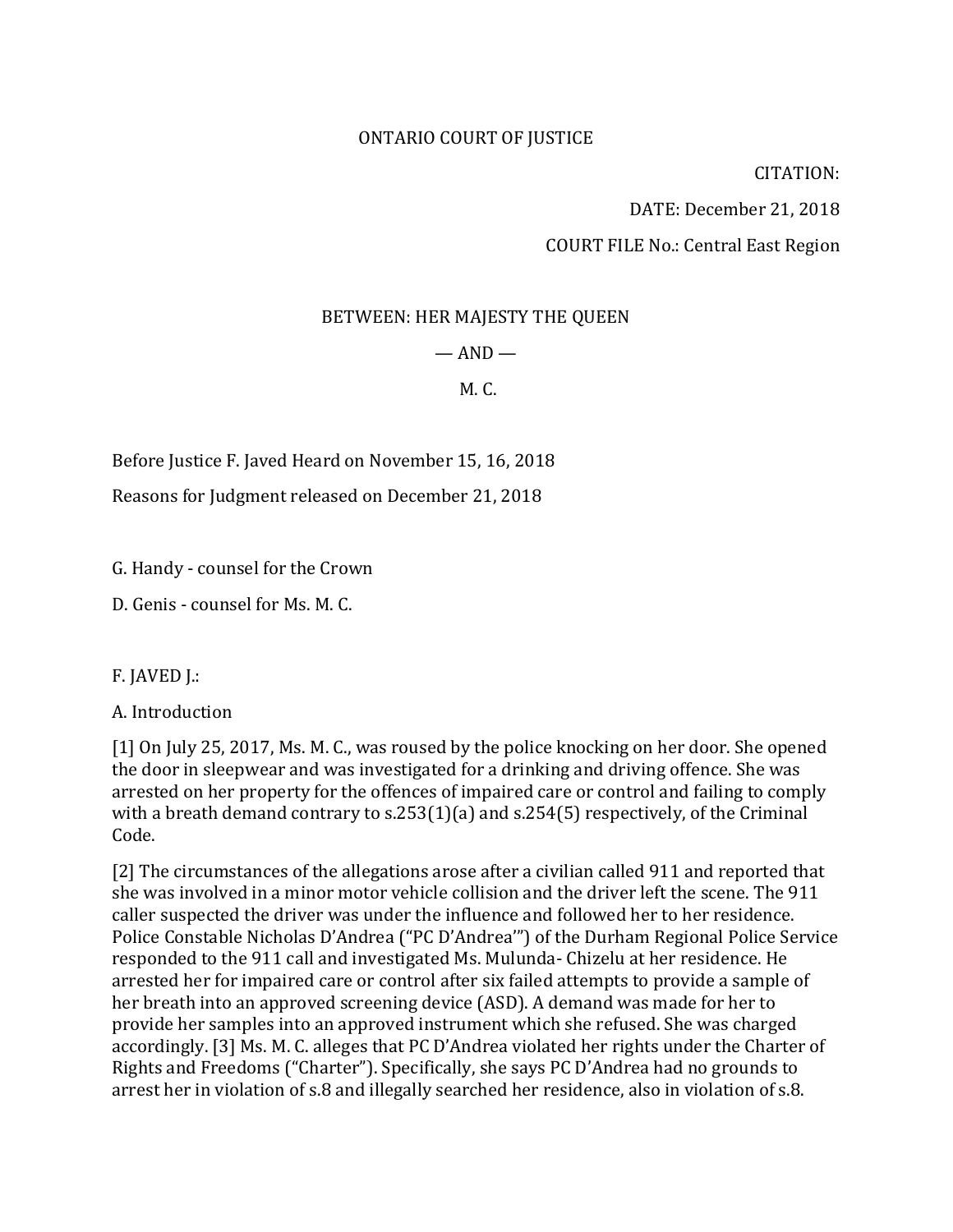Consequently, she was arbitrarily detained contrary to s.9. As a remedy for these alleged violations, she seeks to exclude the evidence of her refusal under s24(2). Moreover, she says she was not impaired by not alcohol at the time of driving.

[4] The Crown called the investigating officer, PC D'Andrea, a Qualified Breath Technician, PC Justin Azzano of the DRPS and some civilian witnesses to explain the circumstances of the collision as well as the arrest.

[5] Ms. M. C. testified on the Charter issues. The parties agreed to blend the evidence.

[6] Mr. Genis reasonably submits that there's no issue that Ms. M. C. intentionally refused the breath demand. The disputed issue is whether the demand was lawful and Charter compliant, which would mean that Ms. M. C. did not have to comply with the demand. Alternatively, the proven Charter violations should lead to the evidence of the refusal being excluded under s.24(2).

[7] The issues for the court to be considered are as follows:

- i. Was there a s.8 violation on the basis that PC D'Andrea lacked reasonable and probable grounds for a breath demand under \$.254(3)(a)?
- ii. As a subset of the above issue, is there evidence that Ms. Mulunda Chizelu was operating a motor vehicle in the preceding three hours and committed a s.253 offence?;
- iii. Was there a second s.8 violation on the basis that the police investigated and arrested Ms. M. C. inside her home?
- iv. Was there a third s.8 violation on the basis that the police unlawfully entered Ms. M. C.'s home after her arrest to retrieve her personal effects?

V. Was there a s.9 violation on the basis that Ms. M. C. was arbitrarily detained? Vi. If there were any Charter violations, should the evidence of the refusal be excluded under s.24(2) of the Charter? Vii. On the basis of the admissible evidence, has the Crown proven the

offences beyond a reasonable doubt?

B. Summary of Legal Conclusions

[8] After a careful review of the evidence, including a consideration of the respective onus on each legal issue, | have arrived at the following conclusions: i. I'm satisfied there is evidence establishing that Ms. M. C. was driving a motor vehicle in the preceding three hours and was involved in a minor motor vehicle collision;

ii. PC D'Andrea made a lawful roadside demand which did not result in a breach of s.8;

iii, | However, PC D'Andrea did not have reasonable and probable grounds to make a breath demand into an approved instrument, pursuant to s.254(3) and therefore the arrest for the offence of impaired care or control resulted in as.8 violation and an unlawful arrést under s.495;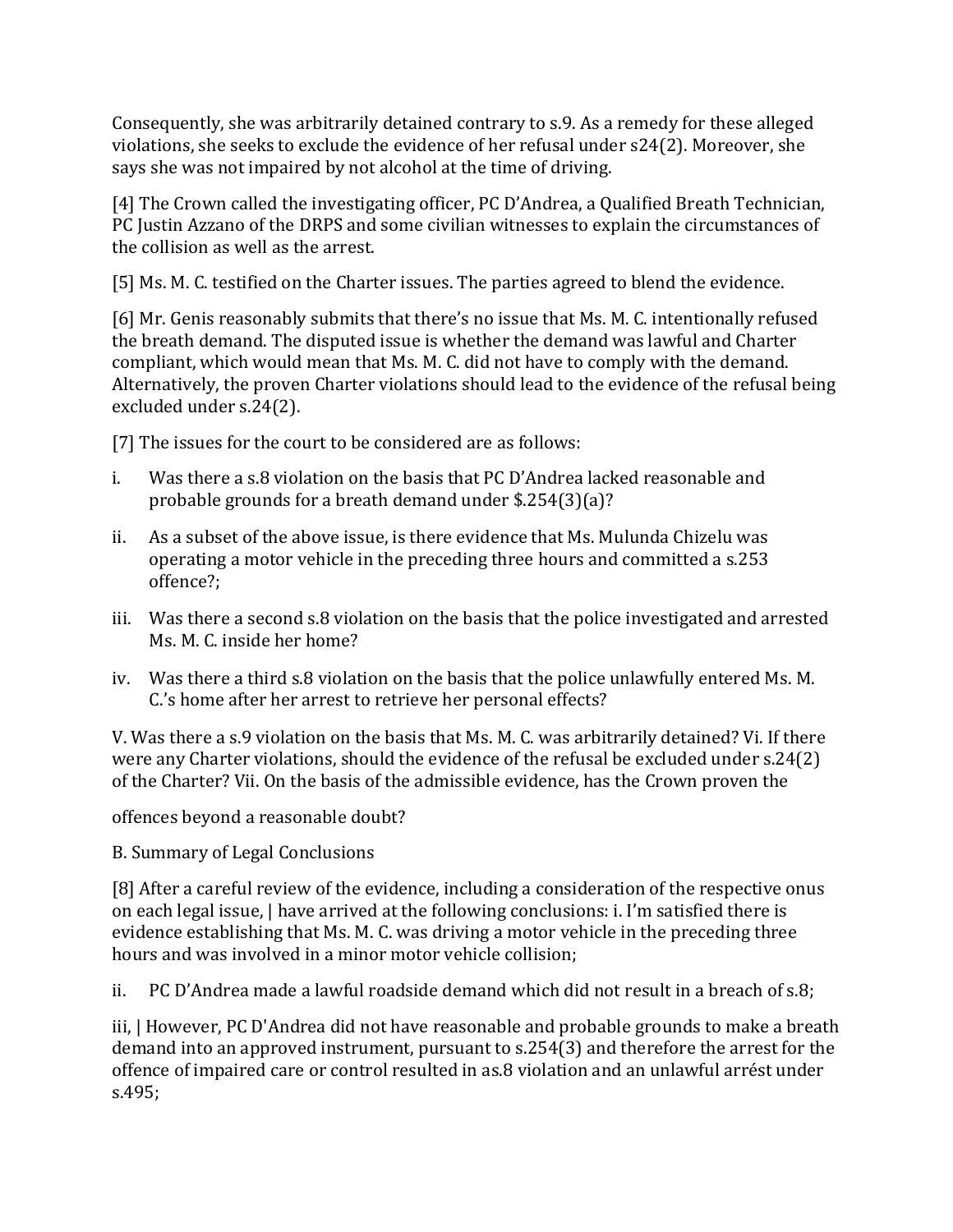- iv. PC D'Andrea did not arrest Ms. M. C. inside her home and had lawful authority to detain her on her porch, thus there was no separate violation of s.8;
- v. However, after the arrest, the police entered Ms. M. C.'s home without lawful authority to search for and seize her personal effects and the Crown has not proven that the search/seizure was reasonably conducted incident to her arrest, resulting in a separate s.8 violation;
- vi. In light of my conclusion that the arrest was unlawful, she was arbitrarily detained under s.9 resulting in a further Charter breach;
- vii. | Since the breath demand was unlawful, there was no obligation to comply with the demand, thus the refusal was not an offence;
- viii. | Alternatively, given the seriousness of the Charter violations, the evidence of

the refusal was obtained in a manner that violated her s.8 and s.9 Charter rights and on balance, the refusal should be excluded; and

- ix. | The Crown has not proven impairment of the ability to drive beyond a reasonable doubt.
- [9] The following are my reasons supporting the above conclusions.

#### The Background Facts

[10] | will start with some background facts then move to the contested areas. | am mindful that | can accept some all or none of the evidence presented. In resolving credibility disputes, | am guided by the doctrine in D.W. v. the Queen (1991) 63 C.C.C. (3d) 397 (SCC).

[11] In the context of a Charter application, it's important to keep in mind that the Crown bears the onus of proving on a balance of probabilities that the warrantless search was lawful. Ms. M. C. carries the burden on the s.9 issue as well as excluding the evidence under s.24(2). Given the Charter application, it should be clear as well that the Crown bears the onus of proving a lawful breath demand.

# The Motor Vehicle Collision

[12] Tammy McFarland testified she went to Pickering Beach with her family members, Paul and Sherry McFarland. She was traveling on Kingston Rd, when a white Hyundai Santa Fe SUV entered the left turning lane. In doing so, the passenger side mirror made contact with her driver's side mirror resulting in it being shattered.

[13] Ms. McFarland said she honked her horn hoping the Santa Fe would stop but it didn't. She decided to follow the vehicle. She pulled next to the Santa Fe and approached the driver's side window, which was rolled down and said "excuse me, you hit my vehicle. [I] was honking the horn". The driver responded "well people honk all the time"

[14] Ms. McFarland described the driver as female, black, with dark short hair, wearing a dress that had a blue and black pattern. Curiously, she said the driver wasn't wearing any undergarments. The driver made limited eye contact and had "glossy, glazed eyes".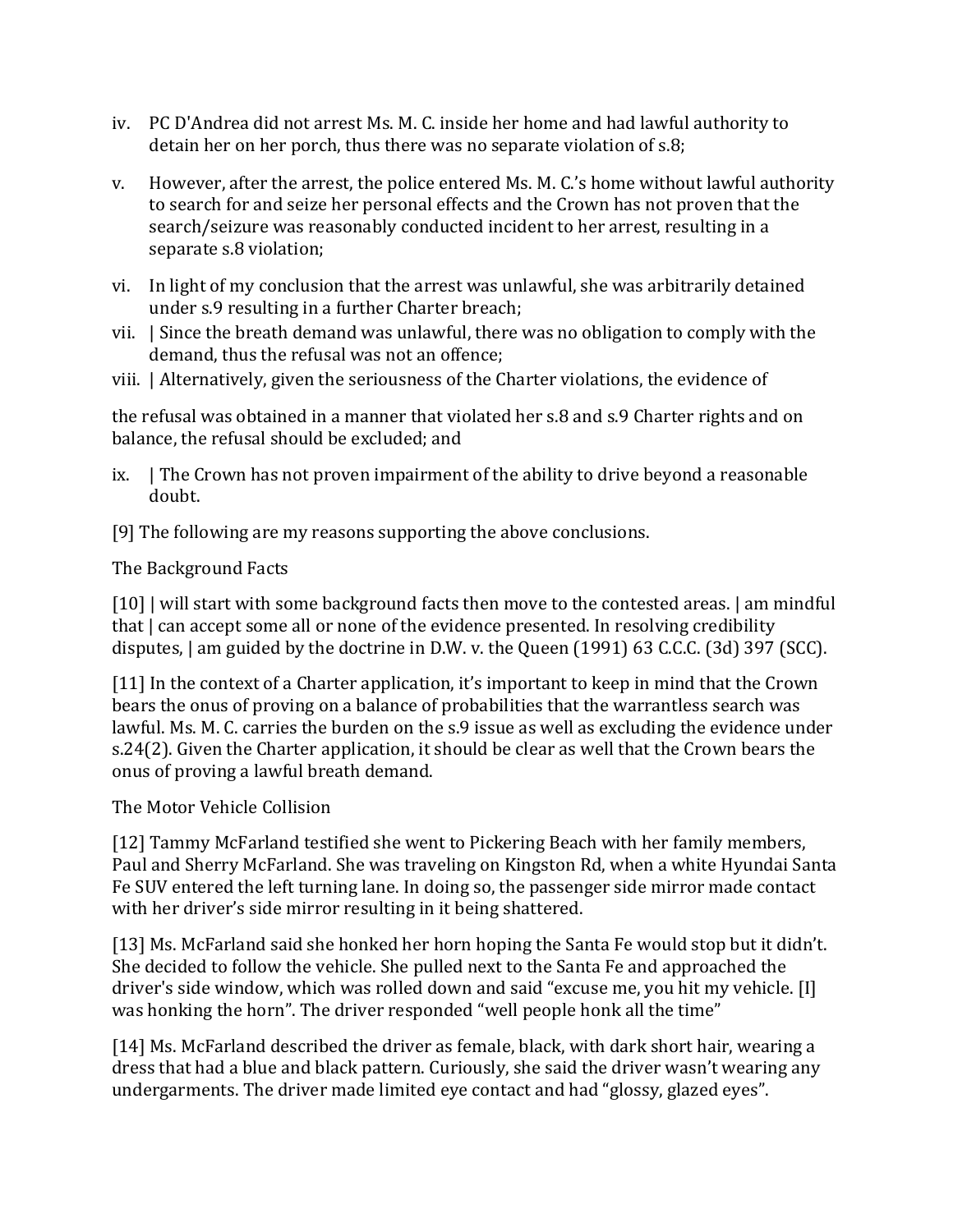[15] The driver did not remain to exchange documents and drove off. Ms. McFarland called 911 and told the dispatch she believed the driver "was under the influence of something". She did not say she smelled alcohol or thought it was alcohol. She said the Santa Fe slowly reversed and in doing so, mounted the curb. She made a u-turn and began to travel in the opposite direction on Kingston Rd.

[16] She began to follow the Santa Fe, all the while speaking to the 911 operator. She stated that the Santa Fe ran a stop sign and entered a private driveway at 16 Dennis Dr. in Ajax. She saw the woman enter her residence.

[17] Ms. M. C. admitted operating the Santa Fe but denied she knew there was an accident. She is employed as a nurse and testified she worked a long shift and was tired. Her son asked her for a ride to his workplace, McDonald's and she agreed. She got dressed and drove him to work. Moreover, she was wearing undergarments. She said her side mirror may have "flipped" but she didn't Know how and didn't think it was caused by a collision. She was in her vehicle listening to music when confronted by Ms. McFarland. She was accused of causing a collision and checked her mirror, which had turned inwards but didn't appear to be damaged. As a result, she decided to drive home. She admitted making a uturn but denied any poor driving. She denied drinking alcohol before driving the vehicle. She maintained she was tired and wanted to go home and sleep.

[18] In cross-examination, it was suggested to Ms. M. C. that she drove off because she was impaired and didn't want the police called. She disagreed, stating she had no idea there was an accident. It is hard to imagine how one could miss making contact with another vehicle. That said, it is not uncommon for a side mirror to turn inwards. | accept she was fatigued and wasn't paying attention.

# The Police Dispatch

[19] At 2:18 pm, PC D'Andrea was dispatched to the 911 call and ultimately followed Ms. McFarland's directions to 16 Dennis Dr., which is Ms. M. C.'s residence. PC D'Andrea has been a qualified breath technician since 2009 and has investigated drinking and driving offences.

[20] At 2:22 pm, he learned that the driver had parked on a driveway at 16 Dennis Dr. and entered the residence. The description was updated as "black female, early 30's, - small build, 5''2, short dark hair, wearing a black t-shirt with a dark blue print pattern".

[21] At 2:23 pm, PC D'Andrea arrived at 16 Dennis Dr. and had a quick conversation with Ms. MCFarland who was present with her two passengers. | will review their evidence below on the issue of whether the police entered her home. PC D'Andrea proceeded to the front door and knocked on the door.

[22] The issue of whether PC D'Andrea had authority to investigate Ms. Mulunda- Chizelu for a criminal offence on private property when he didn't see her driving on a highway as defined in the Highway Traffic Act was not argued before me. This matters because the evidence is unclear that the police had a lawful basis to do a sobriety check on private property. Arguably, this was not a "hot pursuit" or even a "fresh pursuit" case because the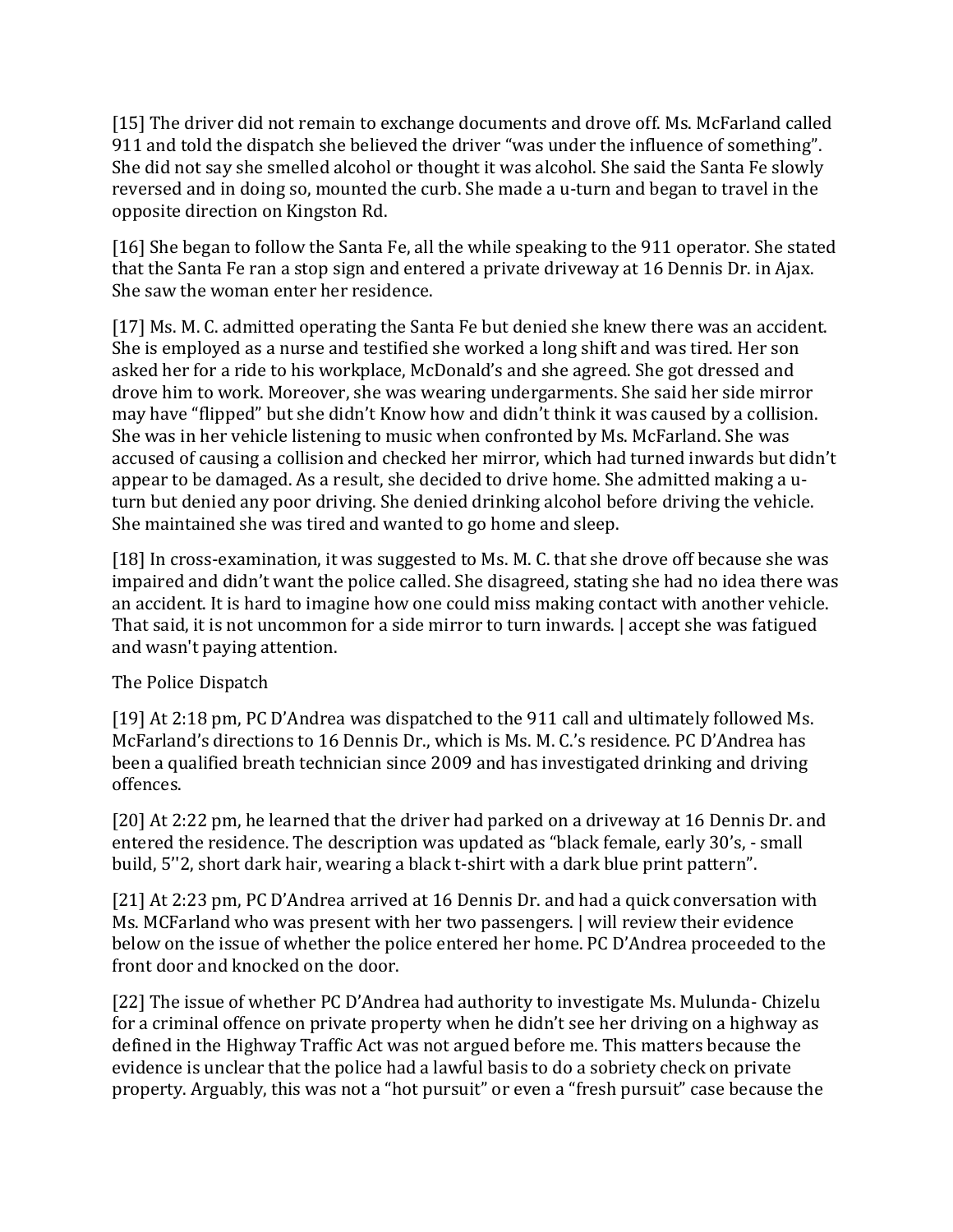911 call was for the H7A offence of fail to remain. If PC D'Andrea did not have lawful authority, arguably there would be a further s.8 and s.9 issue. For my purposes, | will assume, without deciding, that PC D'Andrea had lawful authority to investigate her for an HTA offence on her private property, which organically turned into a criminal investigation. If so, PC .D'Andrea was within his rights to knock on her door as the police are given an implied license to pass over private property leading up to the point of access or entry: R. v. Tricker (1995), 96 C.C.C. (3d) 198 (Ont. C.A.), leave to appeal to S.C.C. refused, 103 C.C.C. (3d) vi, [1995] S.C.C.A. No. 87.

[23] PC D'Andrea testified that within one minute, he saw a black female walking

down the staircase through the glass window. He was satisfied she matched the description of the possible impaired driver as she was female black, small build, wearing a blue/black patterned short dress. She also had an orange scarf loosely sitting on her head, which was not included in the initial information. He said she appeared to be older than "early 30's". Ms. M. C. opened the door.

[24] The evidence diverges from here. There is a dispute about what happened at the residence and the circumstances leading to the arrest of Ms. M. C. including whether the Crown has proven identity.

# C. Analysis

(i) Has the Crown proven that Ms. M. C. was identified as the operator of the white Hyundai Santa Fe?

[25] Mr. Genis argues that the identification evidence is weak as the police did little to confirm if Ms. M. C. was the driver of the Santa Fe, which would be a requirement to form a belief that she was committing an offence under s.253.

[26] | disagree. [27] It is trite that identification evidence can be dubious. Honest witnesses sometimes make unreliable identifications. Courts are instructed to proceed with care. However, |'m satisfied the Crown has proven that Ms. M. C. was operating the Santa Fe for the following reasons.

[28] First, while Ms. McFarland didn't know Ms. M. C., she maintained continuous observations of her driving the vehicle up to the point of entering her residence. It was not a fleeting glance but rather a meaningful interaction where she was able to make note of specific details. These details were corroborated by PC D'Andrea.

[29] Second, while there was a discrepancy in the age of the driver and the addition of the towel, which was not part of the initial description, | do not find this materially detracted from the identification. Only 5 minutes or so had passed before the interaction at the door, which was sufficient time to put on a towel on her head.

[30] Third, there's no evidence that anybody other than Ms. M. C. had access to the white Hyundai Santa Fe parked on the driveway. In other words, the vehicle was correctly identified by the license plate. Moreover, the collision as explained by Ms. McFarland was also corroborated by PC Knowler who examined both vehicles. In my view, the inference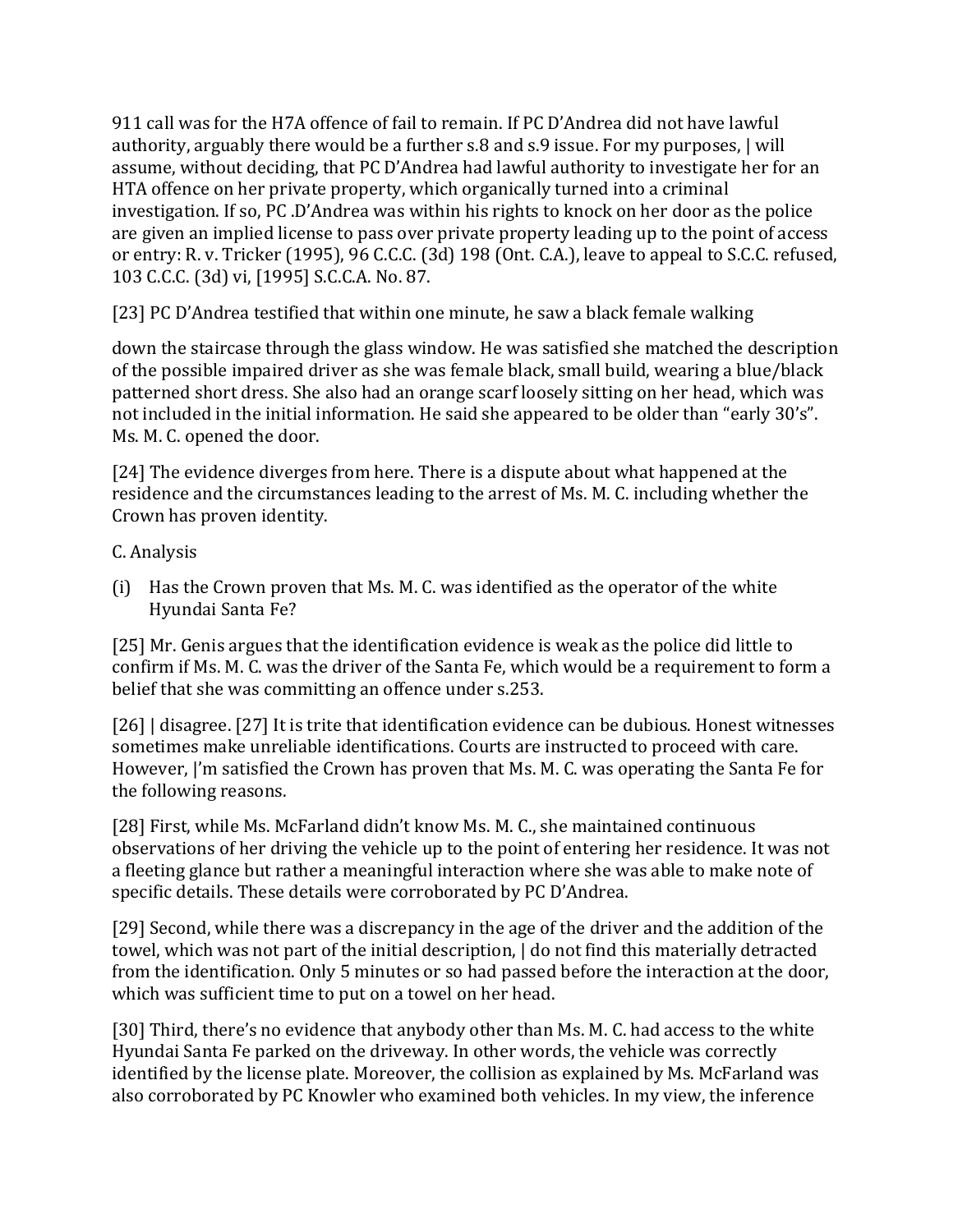that Ms. M. C. was the same person described in the 911 call is the only rational and reasonable inference.

(ii) Were Ms. M. C.'s rights under s.8 violated?

[31] Mr. Genis advanced three separate violations of Ms. M. C.'s right to be free from an unreasonable search and seizure under s.8. First, he argued the police didn't have reasonable grounds to arrest her for a s.253 offence. Second, the police arrested her inside her home without any authority and third, the police had no lawful basis to re-enter her home after the arrest to retrieve her personal effects.

[32] Mr. Hendry responds that PC D'Andrea had sufficient grounds for an arrest, the arrest took place on the porch, not inside her home and while the police did re-enter her home, it was after a lawful arrest and only to retrieve her personal effects which he says was reasonable. There were no s.8 violations.

[33] | agree with Mr. Genis that the police violated Ms. M. C.'s s.8 rights. In my view, there were two separate but related s.8 violations as the police did not have reasonable and probable grounds for an arrest. Ms. M. C. was unlawfully arrested and the problem was compounded when the police entered her home to retrieve personal effects without lawful authority. | do not find that Ms. M. C. was arrested inside her home. The resolution of the s.8 issues very much turns ona credibility dispute in the conflicting accounts.

The Evidence of Ms. M. C. [34] Ms. M. C. testified she was tired after dropping off her son at work. She said she was wearing underwear when she drove which is contradicted by Ms. McFarland. | suspect Ms. M. C. wasn't being forthcoming about the - underwear issue because Ms. McFarland had no reason to invent this detail, which of course is embarrassing. | suspect Ms. M. C. didn't expect to take her son to work but did and in the haste of the moment, left without underwear, expecting to return home right away as it was not a long commute. In any event, she said after dropping him off, she quickly finished a glass of wine to help her sleep and went to bed. She was sleeping upstairs and heard a loud bang on the door. In cross-examination she clarified she was laying down and not fully asleep. While there is a discrepancy, | don't make much of this as Ms. M. C. was not a sophisticated witness and the issue is one of semantics. | accept she was in bed as evidenced by her clothing. She quickly put on some sleepwear and put an orange towel on her hair. She opened the door and was surprised to see PC D'Andrea. She was standing in the door frame while he was on the porch.

[35] She stated PC D'Andrea introduced himself and asked if she was involved ina motor vehicle collision. She responded she did nothing wrong and just dropped off her son at McDonald's. The parties were standing about 3 feet apart. PC D'Andrea said he detected a slight odour of alcohol emanating from her breath as she spoke. He asked if she had anything to drink. Ms. M. C. said she "had a glass of wine earlier'. PC D'Andrea did not ask when she consumed the wine, which would have been prudent considering she was at home and not operating a motor vehicle.  $\vert$  have no basis to reject her evidence about alcoho! consumption and in my view, makes sense, given that the smell became more pronounced later.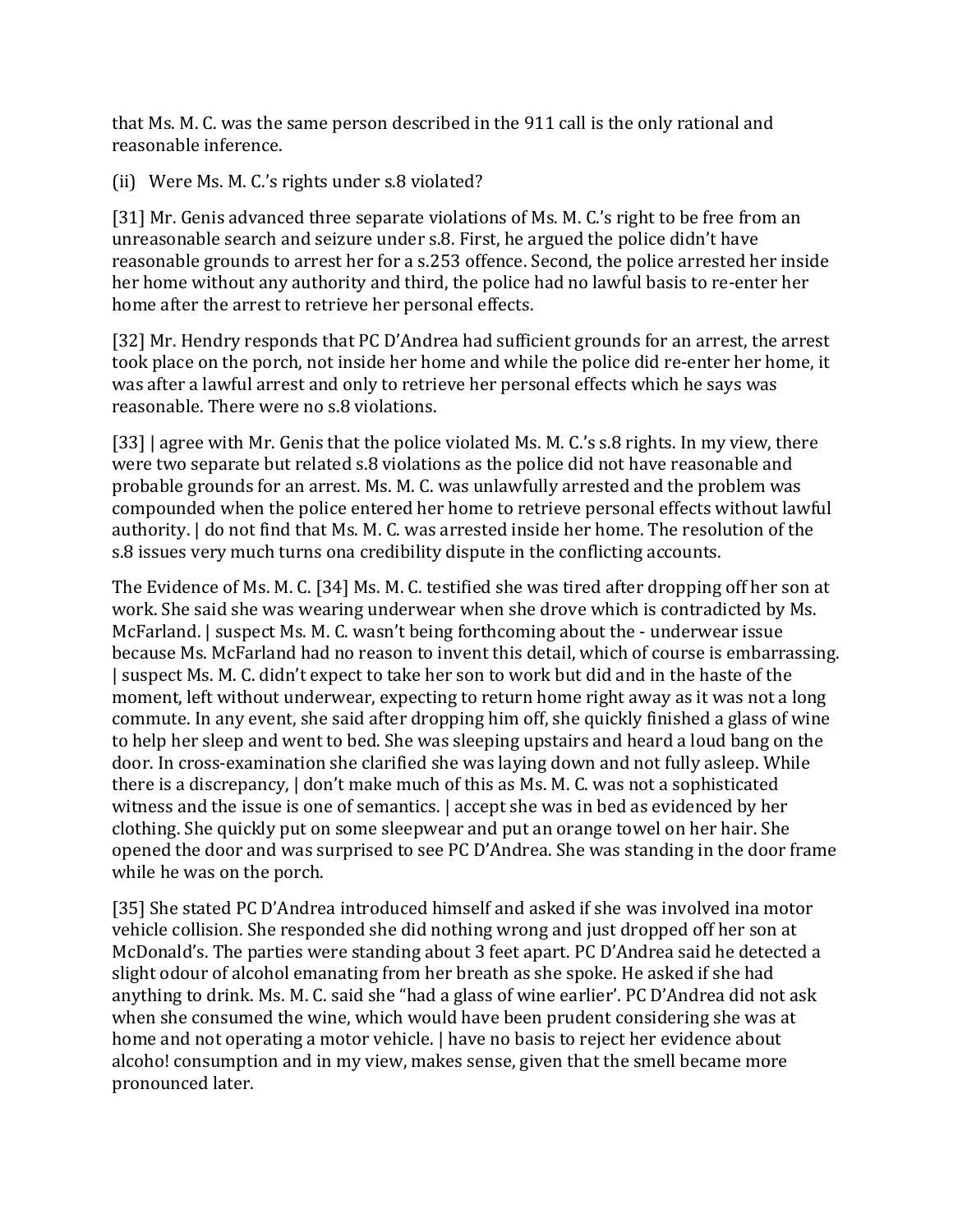[36] Atthis point, PC D'Andrea stepped into the home and read her an ASD demand. She was confused as she didn't think she did anything wrong and asked for her husband. She agreed to take the test.

[37] PC D'Andrea said he remained on the porch and asked Ms. M. C. to step on the porch where he made the ASD demand. After complying, she told him she

was inappropriately dressed and wanted to get changed. He said no. She asked to call her husband. He said she couldn't as she was being investigated for a criminal offence.

[38] accept the evidence of PC D'Andrea that he didn't step into the residence to conduct the ASD test. | arrive at this conclusion for the following reasons:

[39] First, the investigation took place in the summer, when it was warm. There was no weather related reason to enter the home, which might have been more reasonable if it was very cold or there was poor weather. It was a warm sunny day and there was a covered porch. Itis sensible he remained on the porch.

[40] Second, there was no reason known to PC D'Andrea in advance to enter the home as he was not in "hot pursuit" of a person and had no grounds to make an arrest without any investigation. | accept he was investigating a drinking and driving offence and developed grounds to suspect a criminal offence organically.

[41] Third, | believe PC D'Andrea when he said he didn't enter the home because he had to retrieve the ASD before he could administer a breath test. This suggests walking off the property and returning. It would be illogical for any officer to step inside a residence without a search warrant or consent. While he didn't testify he secured

 $\sim$  consent, it makes more sense that the testing occurred on the porch and out of the view of the McFarland's, who were some distance away. .

[42] | Fourth, | find Ms. M. C.'s evidence was unreliable on this point because it was never clarified with her what she meant by the "whole interaction" taking place inside the home. For example, it's unclear if she took the interaction on the porch to mean inside her home. There is no controversy that the police did enter her home after she was arrested but the timing of the entry is legally nuanced. With respect, Ms. M. C. was not a sophisticated witness and may have been confused on this point. It does not mean | found her to be dishonest, but simply mistaken.

[43] Fifth, I'm comforted in my conclusion because both Paul and Sherry McFarland testified they saw the police exit the home with Ms. M. C., which | find was after the arrest. Given their position on the street,  $\vert$  find they simply assumed the police entered inside the home right away. They were not able to see the whole interaction.

[44] In conclusion, PC D'Andrea did not arrest Ms. M. C. inside her home, thus there was no s.8 violation on this basis. That said, there were two other Charter breaches. | will start with the grounds for arrest.

(iii) Did PC D'Andrea have grounds for a roadside demand?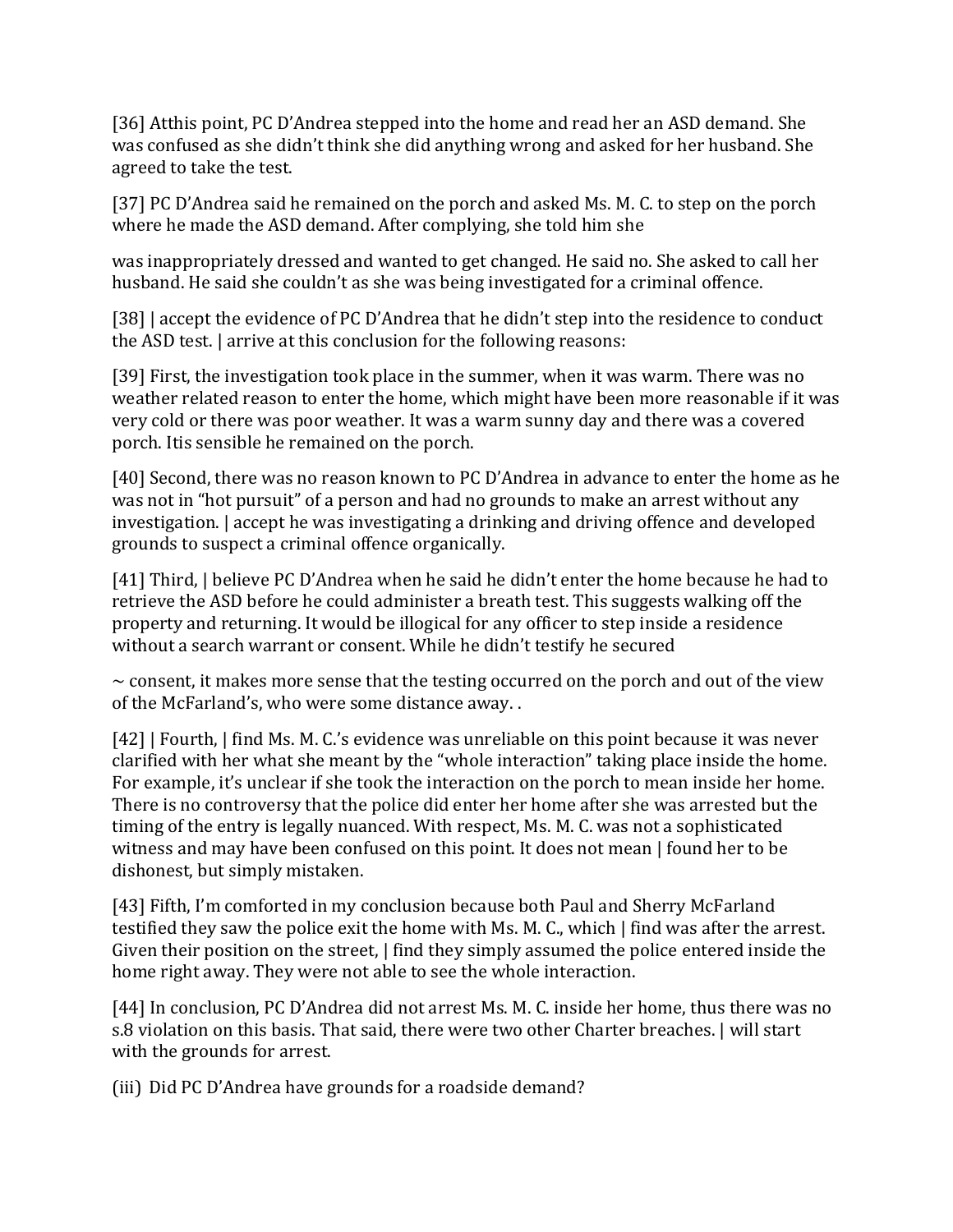[45] Mr. Genis submits that PC D'Andrea had enough grounds to form reasonable suspicion for an ASD demand pursuant to s.254(2)(b) of the Criminal Code. | think this is a reasonable concession. However, he goes on to say that PC D'Andrea did not have reasonable grounds to arrest her and make a breath demand pursuant to s.254(3) of the Criminal Code, largely on the basis of confirming there was minor collision. He says this was insufficient to make a breath demand.

[46] Mr. Hendry disagrees submitting that PC D'Andrea had enough grounds for an arrest and breath demand from the outset and was simply being conservative in demanding an ASD sample. There was no s.8 violation.

[47] With respect,  $\vert$  disagree with the Crown's position.

[48] In order to evaluate this submission, | will pause to consider the two standards for a roadside demand and a breath demand into an approved instrument. This will inform the consideration of whether PC D'Andrea fell into error after deciding to abort the roadside demand and move to an arrest. Grounds for the ASD Demand

[49] Section 254(2)(b) of the Criminal Code permits police officers to make a roadside demand of a person if they have reasonable grounds to suspect that a person has alcohol in their body and has operated a motor vehicle in the preceding three hours.

[50] Reasonable suspicion means something more than a mere suspicion and something less than a belief based upon reasonable and probable grounds. The legal standard of reasonable suspicion involves a credibly based possibility not probability. It is not necessary that the person show signs of impairment or that the officer believe that the person is committing a crime. The Court of Appeal has held that the odour of alcohol on a driver's breath, standing alone, is sufficient to give rise to a reasonable suspicion that a driver has alcohol in his body: R. v. Schouten 2016 ONCA 872 at paras. 26-27. See also R. v. Bush, 2010 ONCA 554 at para. 38.

Grounds for the Arrest °

[51] In contrast, the legal standard for a breath demand into an approved instrument under s.254(3) of the Criminal Code is different and higher than reasonable suspicion. Fundamentally, care must be taken not to conflate the two standards because an officer who has sufficient reasonable grounds would have crossed the rubicon of reasonable suspicion but the opposite is not necessarily true. In other words, an officer who has reasonable suspicion, may not also have reasonable grounds because the standard is higher. Each case must be evaluated on its own to consider the totality of the circumstances.

[52] Grounds to arrest must be subjectively held by the officer and this belief must be objectively justified: R. v. Canary, 2018 ONCA 304; R. v. Saciragic, 2017 ONCA 91 at para. 16; R. v. Shepherd, [2009] S.C.J. No. 35; R. v. Bernshaw (1995), 95 C.C.C. (3d) 193 (S.C.C.) at p. 216; R. v. Storrey, [1990] 1 S.C.R. 241; R. v. Bush, [2010] O.J. No. 3453 (C.A.).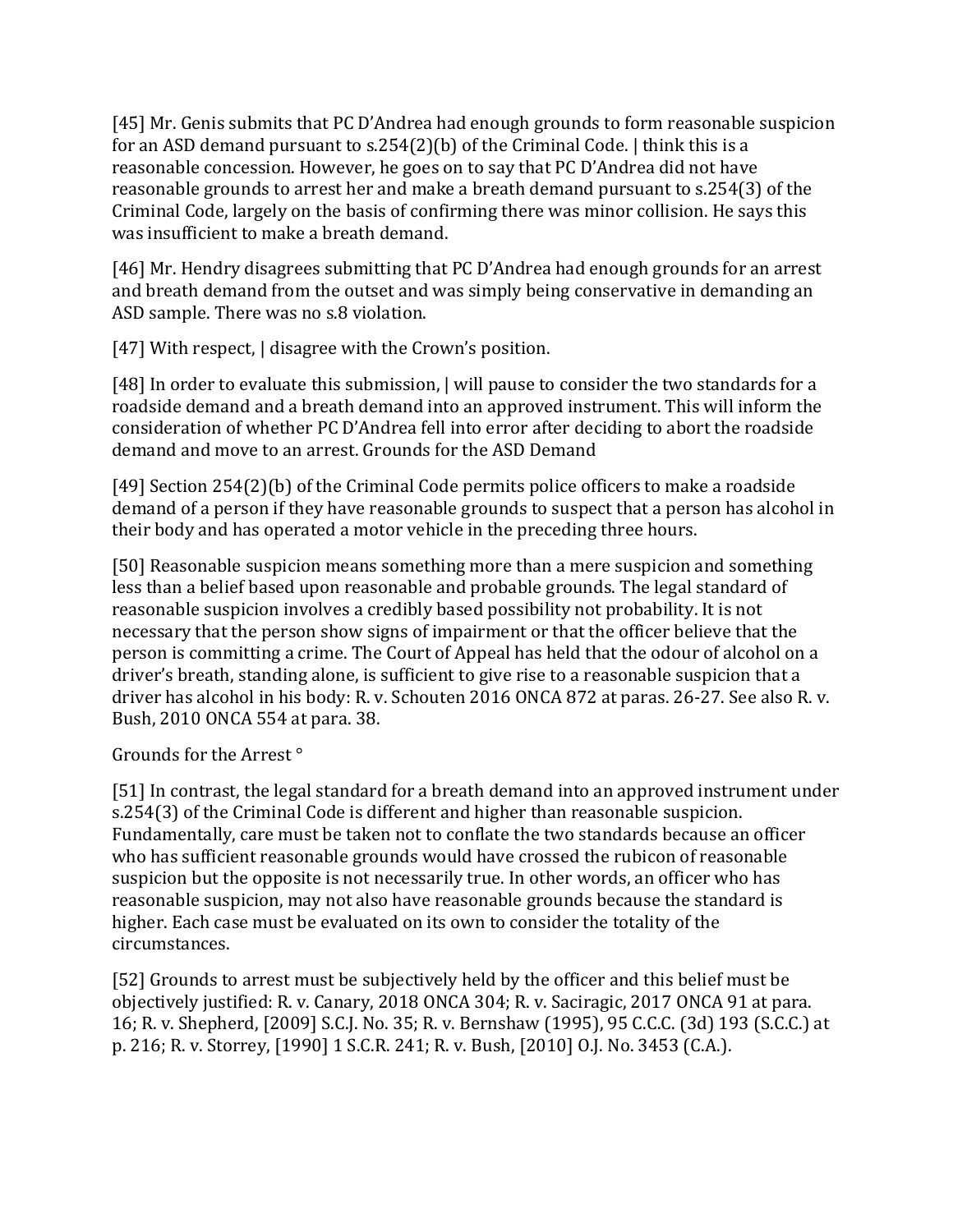[53] In R. v. Notaro 2018 ONCA 449 (CA) at para. 37, Justice Paciocco reminded that the inquiry into subjective grounds deals with the honesty of the arresting officer's belief (emphasis added).

[54] The objective inquiry asks whether a reasonable person, standing in the shoes of the police officer, would have believed that reasonable grounds existed to make the arrest: Storrey, at pp. 250-51.

[55] When considering whether an officer's subjective belief is objectively reasonable, the court must look at the objectively discernible facts through the eyes of a reasonable person with the same knowledge, training and experience as the officer: R. v. Chehil, 2013 SCC 49, [2013] 3 S.C.R. 220, at paras. 45-47. The proper question to ask in this case is whether PC D'Andrea acted on reasonable grounds known to him: Notaro,

supra at para. 40. This inquiry considers the reasonableness of his actions at the time of the arrest, not later on. Aborted ASD Test

[56] PC D'Andrea testified he commenced the ASD test at 2:28 pm. Ms. Mulunda- Chizelu was unsuccessful in providing a sample as she kept fumbling the mouthpiece. After five unsuccessful attempts, he said the smell of alcohol on her breath became stronger. However, it is noteworthy that PC D'Andrea was initially confronted with an answer to his question about consumption that "had a glass of wine earlier'. There's no evidence that PC D'Andrea took. any steps to find out the time of her last alcoholic drink. This does not necessarily engage the issue of residual mouth alcohol or whether he should have waited 15 minutes but as | will explain below, may impact the reasonableness of his belief.

[57] PC D'Andrea said during the testing, Ms. M. C. displayed glassy eyes and was beginning to use the brick pillar on the porch to support herself. There's no evidence she had slurred speech or any issues with her dexterity until after her 6" breath attempt. | do not view this as symptomatic of impairment because she was barefoot, in sleepwear and trying to provide a breath sample and clearly not succeeding — a logical reason to be out of breath.

[58] Ms. M. C. was increasingly confused and asked again to speak to her husband. He repeated she couldn't call her husband as he was trying to get a suitable sample. It's unclear if her husband was home or not. It was not suggested to her in cross-examination that she was deliberately feigning the attempts in an effort to obfuscate the breath testing. | accept she was trying to provide a sample and for whatever reason, couldn't. After the 6" failed attempt, another female officer who was present, (PC Knowler) approached PC D'Andrea and told him that she had had spoken with Ms. McFarland and observed the side mirror of the parked vehicle on the driveway and determined there likely was a minor collision.

[59] At 2:35 pm, some seven minutes later, PC D'Andrea decided to abort the ASD testing and said he had enough grounds to arrest Ms. M. C. for impaired care or control. Again, the stated grounds included (i) the odour of alcohol on her breath which was getting stronger, (ii) glassy eyes, (iii) Slouching during the interaction, (iv) the driving evidence from the 911 caller and (v) confirmation of an accident.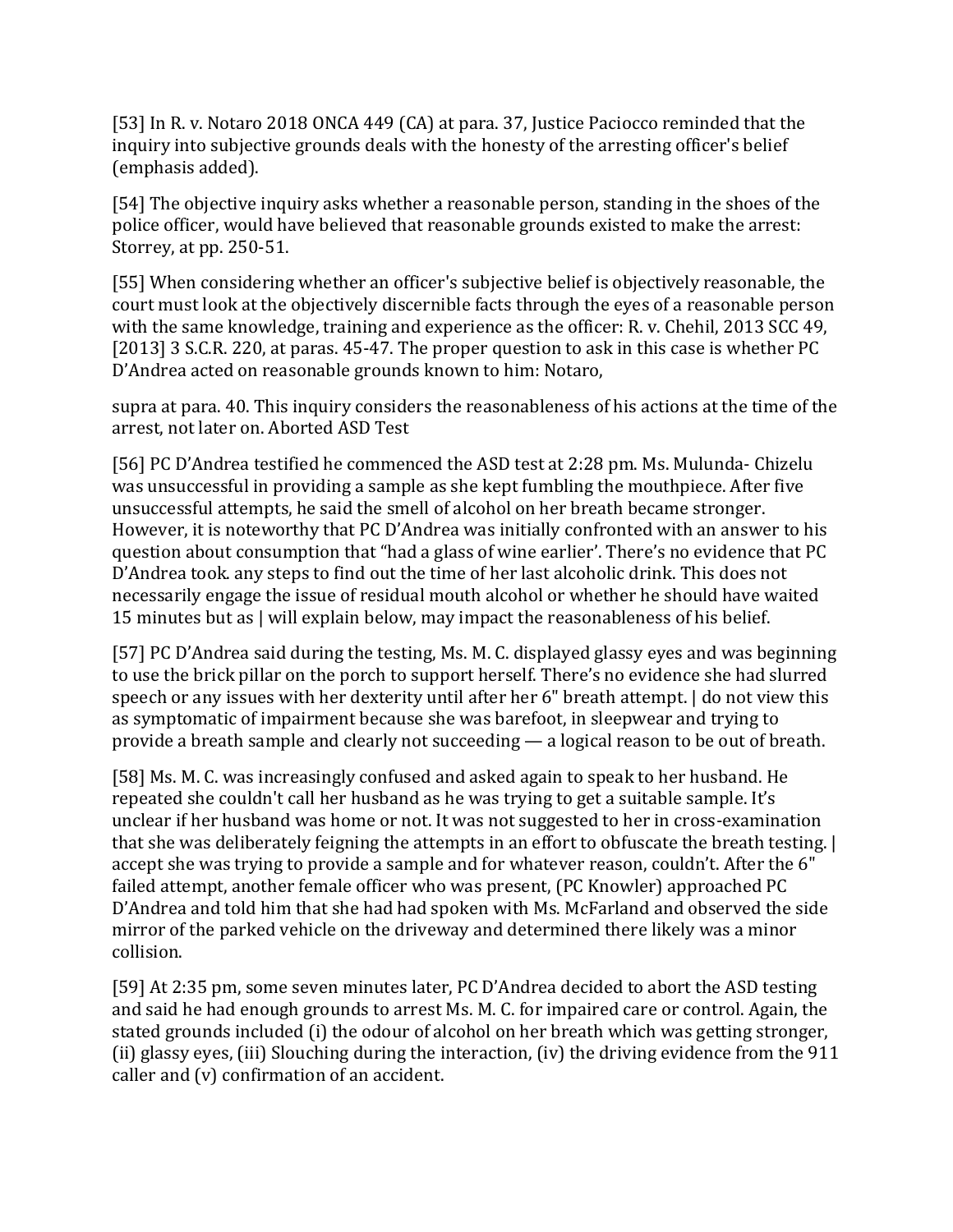[60] Mr. Hendry says this was enough to meet the legal standard. While in some cases, this kind of evidence may be enough to surmount the legal hurdle, the difficulty with the Crown's submission is that in this case, it wasn't, largely because of PC D'Andrea's evidence. In my view, PC D'Andrea's reasonable suspicion had not crossed the rubicon to reasonable grounds.

[61] In Notaro at para.35, Justice Paciocco reviewed the issue of reasonable and probable grounds and stated "the nature and quality of the investigation will affect the information that the officer has, and can therefore indirectly influence the sufficiency of the officer's grounds". The case at bar illustrates this point. The effect of the ASD demand means that PC D'Andrea didn't subjectively believe he had enough grounds for an arrest, but rather only had subjective grounds for a roadside demand. If he had the former, arguably he would have moved to an arrest right away as he has a legal obligation to do so forthwith. The ASD test is meant as an investigative tool, thus a person of his experience and background could not have reasonably been over- cautious in his approach. He was not a new officer and this wasn't his first drinking and driving investigation.

[62] \_PC D'Andrea was never asked why and how his subjective belief changed almost 7 minutes later. Even | were to assume that he honestly believed he had developed grounds for an arrest, | do not accept that it was reasonable for him to form this subjective belief at the time he did. There was nothing that occurred that would be sufficient to recalibrate the honesty of his subjective belief. Put differently, the only additional facts before the aborted ASD test were a stronger smell of alcohol on her breath, alleged slouching and confirmation of a collision. According to him, she developed problems with her dexterity after trying for the sixth time — to provide a sample of her breath. A reasonable person would think she was out of breath and tired, coupled with a reasonable inference that she was just roused out of bed.

[63] In Notaro, Justice Paciocco reminded that the objective inquiry does the bulk of the work in the reasonable and probable grounds calculus. The proper question to consider is whether PC D'Andrea acted on reasonable grounds (at para. 40). When | consider the totality of the circumstances, | find that he did not act on reasonable grounds. Objectively, the only new information he acquired was confirmation of an accident but there were no material changes in her perceived impairment. Accidents can happen for a variety of reasons and there's nothing to suggest he doubted the veracity of the 911 dispatch in which Ms. McFarland said there was an accident and she failed to remain on scene. Ms. M. C. had already admitted to him that she was driving her son to work, thus proof of driving was inconsequential. He never testified that he felt Ms. M. C. was feigning the ASD breath testing or lying to him about alcohol consumption. Moreover, it seems to me that if the smell of alcohol was becoming more pronounced, this might have been another reason to ask her when she last consumed her alcoholic drink, which he did not do. The smell of alcohol on a driver's breath is potentially ambiguous or even misleading, but cannot standing alone give any information about the effects of alcohol on one's ability to drive. See for example, R. v. Tavone, [2007] O.J. No. 3073 (Ont. Sup. Ct.) at para. 11 per Justice Hill. The smell of alcohol is even more important in a case like this where a person is not investigated driving a motor vehicle and is in their home, where they would be within their right to consume alcohol.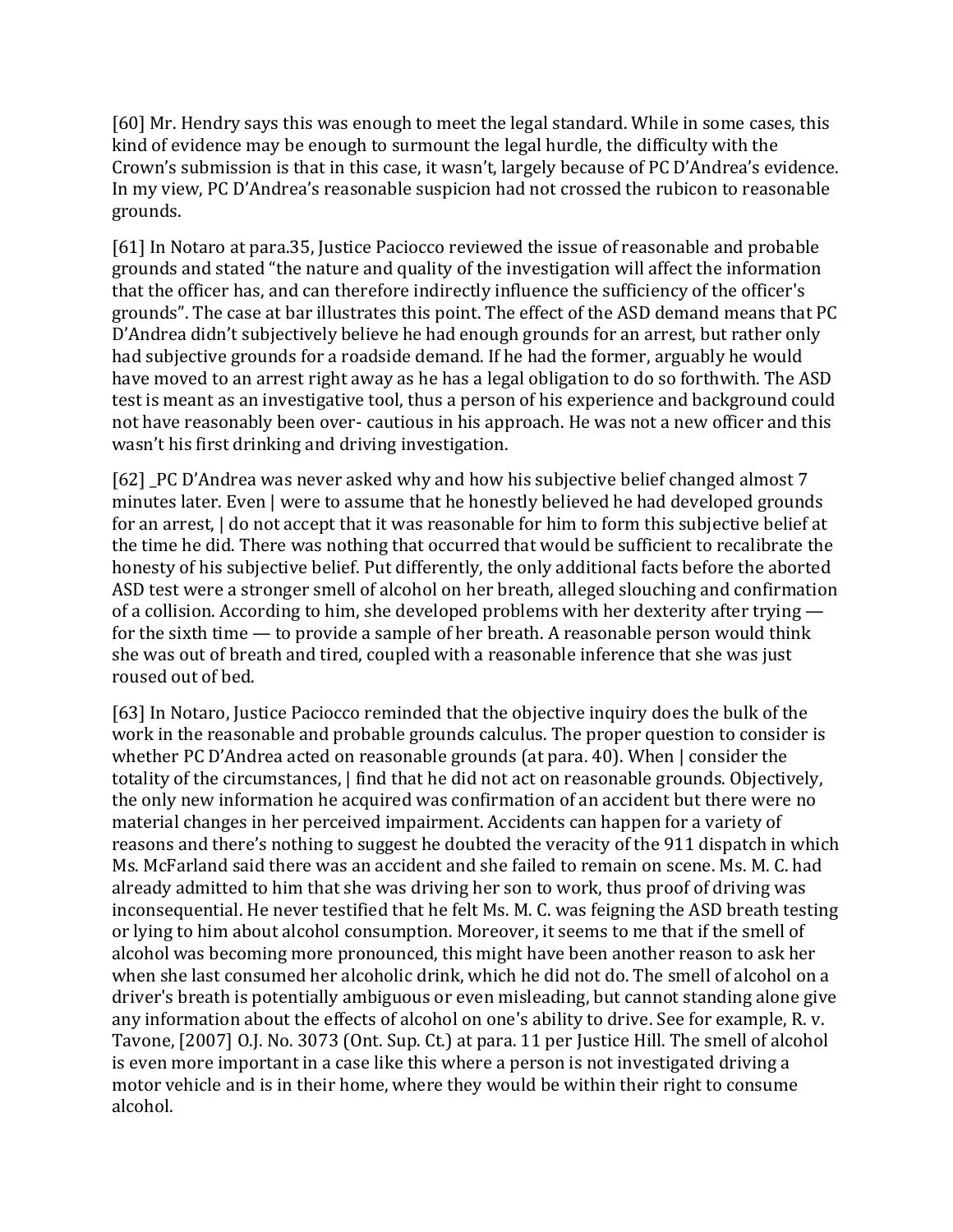[64] | agree with Mr. Genis that PC D'Andrea simply became frustrated that Ms. M. C. was incapable of providing a breath sample into the ASD and simply decided he was going to arrest her. According to his evidence, he did not have reasonable grounds to begin with, thus the Crown's submission that he did, with respect, rings hollow. Nor did he testify he had reasonable grounds and simply proceeded cautiously. What remains unclear from the record is why he simply didn't choose to arrest her for failing to comply with a roadside demand, which might have been more reasonable. Even on a liberal application of the Notaro standard, no reasonable person standing in his shoes would believe that he had grounds to arrest Ms. M. C. for impaired care of control. In R. v. Rehill 2015 ONSC 6025 Justice Campbell considered a case in which the trial judge found a s.8 breach based on an aborted ASD test. While the case was decided on s.24(2) issues, Campbell J. noted it was arguable whether there was a s.8 breach because the police officer who made the ASD demand was inexperienced but acted reasonably in continuing to develop grounds before he aborted the ASD test and moved to an arrest. It was also reasonable that he sought advice from a senior officer before the aborted test. In that case, Campbell J. held there was no constitutional shortcut. This case is different. PC D'Andrea aborted the test due to frustration. A person with his experience ought to have known he didn't have grounds for an arrest. Presumably if he had grounds for an arrest right from the outset, he could have applied for a search warrant once he knew she was inside her home. That wasn't done either.

[65] In my view, the arrest was not premised on reasonable and probable grounds and therefore was unlawful. It resulted in a s.8 breach.

(iv) Was Ms. M. C. arbitrarily detained under s.9?

[66] | am proceeding on the basis that Ms. M. C. was lawfully detained during the initial investigation as PC D'Andrea was conducting a drinking and driving investigation and had grounds for a roadside demand. However, when he changed his mind and decided to arrest her for a s.253 offence, the detention became arbitrary. As | held above, PC D'Andrea lacked the necessary reasonable and probable grounds to arrest Ms. Mulunda-Chizeulu without a warrant in accordance with the statutory requirements under s.495 of the Criminal Code.

[67] This resulted in an arbitrary detention from the moment of the arrest at approximately 2:35 pm to the time of her release at 4:51 pm. This was a period of approximately 2 hours and 16 minutes. During this time, Ms. M. C. was handcuffed, removed from her residence while barefoot and inappropriately dressed, without any undergarments.

[68] This was a violation of s.9.

(v) | Did the police have the power to search Ms. M. C.'s residence incident to her arrest and seize personal effects?

[69] | find there was a separate s.8 violation when the police entered her residence to retrieve her personal effects after the arrest. [70] | wholly accept the evidence of Ms. M. C. on this issue. She testified after PC D'Andrea arrested her, (which | have concluded was on the porch, not. inside her home) she remained barefoot and inappropriately dressed. She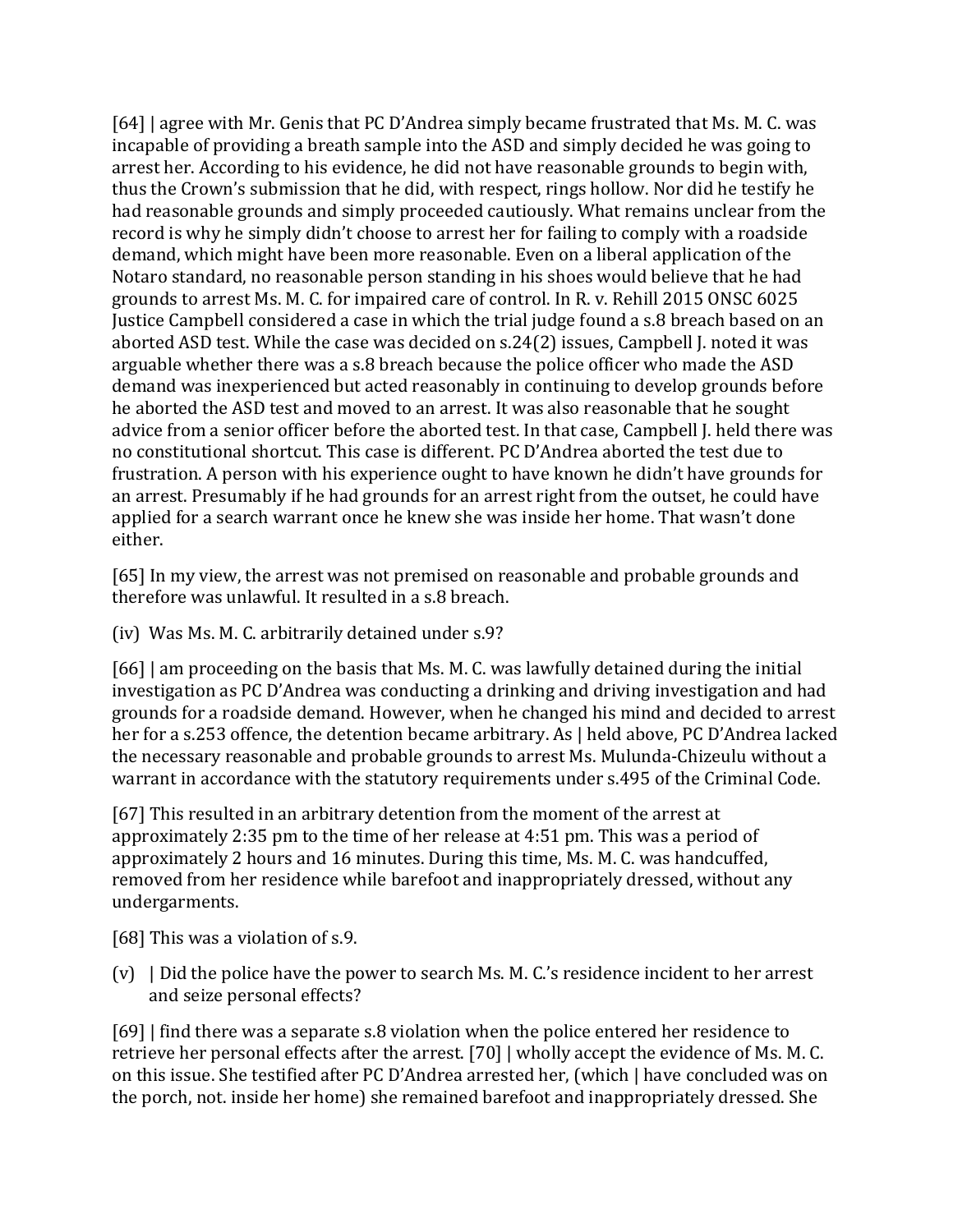asked to change and PC D'Andrea said no. The police entered her home to retrieve some shoes. There's no evidence that the police sought her consent or she gave it before this happened. PC D'Andrea said after arresting her, he tasked PC Knowler to "grab some shoes" that he saw in the foyer. PC Knowler picked up some shoes but they belonged to her daughter so she dropped them. PC D'Andrea added he recalled trying to determine what shoes belonged to Ms. M. C. but she was so angry that he gave up and left while she was still barefoot and inappropriately dressed. The parade video shows Ms. M. C. barefoot throughout the station. While this paints an unfortunate scene, the Crown did not call PC Knowler so I'm left with the evidence of PC D'Andrea and Ms. M. C..

[71] Mr. Hendry says it would have been unreasonable for the police to simply transport Ms. M. C. without any shoes, thus the entry into the foyer was reasonable. He says the police were simply trying to be helpful.

[72] While | agree it would have been unreasonable to simply leave without any shoes,  $\vert$ am not satisfied that the police conduct was reasonable in this case. There's simply no evidence that the police even attempted to secure consent before entry. There's also no evidence that the police allowed Ms. M. C. the option of getting dressed or even grabbing a jacket to cover herself before she was removed from her home in handcuffs. In contrast, there is evidence the police went beyond the foyer and into a bedroom on the second floor and there's also evidence the police remained in the residence for more than just a brief period of time.

[73] The law recognizes that the purpose of s.8 is to protect individuals from unjustified state intrusion on their privacy interests: Hunter v. Southam Inc. [1984] 2 S.C.R. 145 at p.160. This is not a new legal principle. In R. v. Reeves [2018] SCJ No. 56, the Supreme Court of Canada reviewed the principles animating search and seizure and observed that if s.8 is engaged, the court must determine whether the search and seizure was reasonable. A warrantless search or seizure is presumptively unreasonable and the Crown bears the burden of rebutting this presumption. A search or seizure is reasonable "if it is authorized by law, the law itself is reasonable and if the manner in which the search or seizure was carried out is reasonable (at para. 14).

[74]. In this case, the police searched Ms. M. C.'s home for her personal effects and seized her personal effects from her purse, which was in her bedroom. The issue in this case therefore turns on whether the Crown has rebutted the presumption on a balance of probabilities that the warrantless search and seizure was unreasonable.

[75] In Reeves, the Supreme Court considered the issue of police entry into a shared home. In doing so, the Supreme Court reminded that the law has long recognized the prime importance of privacy within our homes (at para. 24). | did not have to hear evidence from Ms. M. C. that she had a reasonable expectation of privacy in her own home. She clearly does. Moreover, unlike the case of a shared home, a personal home carries with it a higher degree of privacy. The higher the expectation of privacy, the greater the claim to constitutional shelter: R. v. Tessling, 2004 SCC 67 at paras. 19-21. Here, the police entered not only the foyer but also a bedroom, which arguably is not a common area visible to someone who might stand at the threshold of a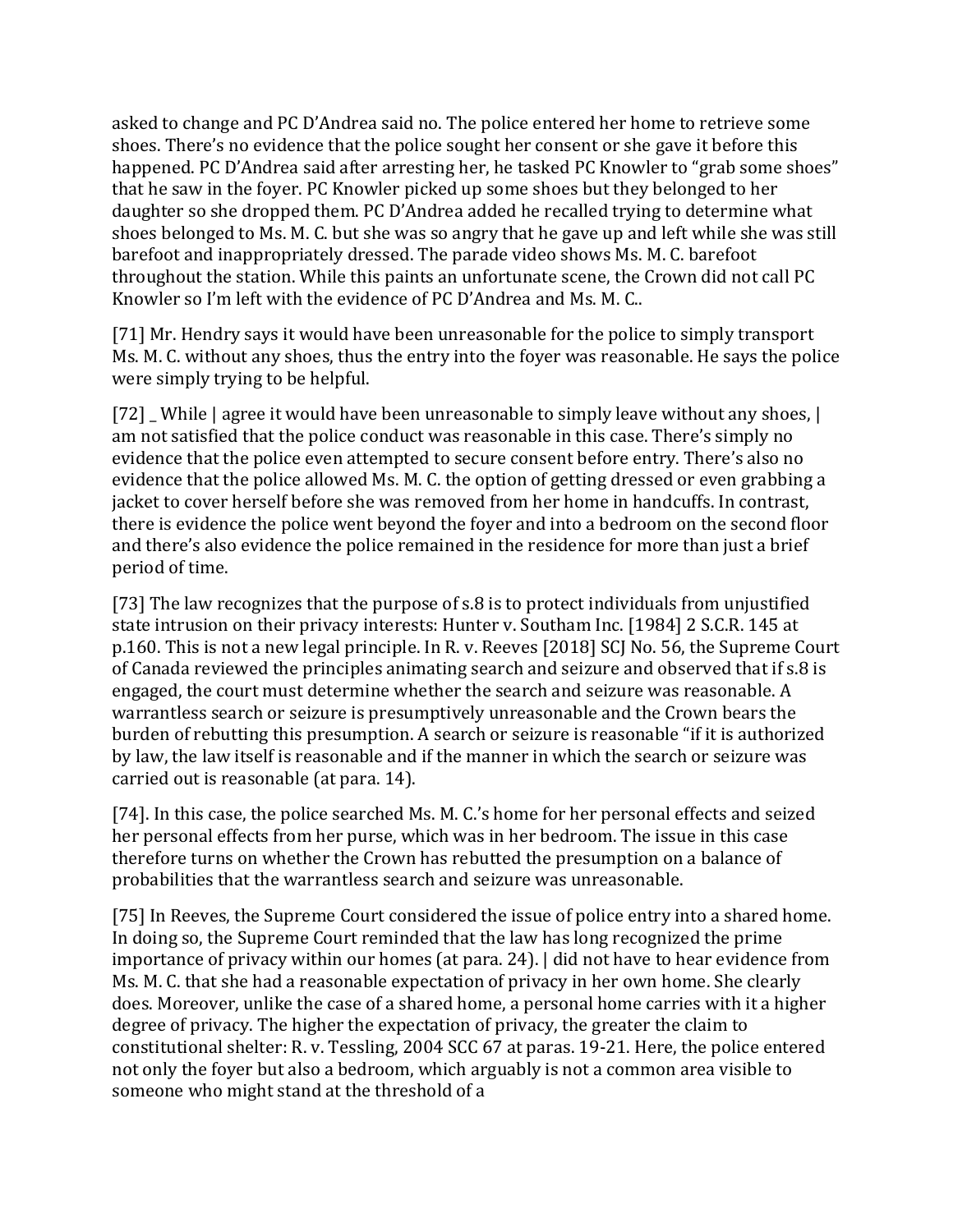doorway.

[76] | find as a fact that PC Knowler entered Ms. M. C.'s foyer and bedroom to retrieve her personal effects — after she had been arrested. There is no evidence that Ms. M. C. gave either police officer consent to enter her home even for this limited purpose: R. v. Wills (1992), 7 O.R. (3d) 337 (C.A.). Nor is there evidence that there was implied consent. Moreover, the police did not have prior judicial authorization through a search warrant: R. v. Feeney [1997] 2 S.C.R. 13. Accordingly, there was no legal basis to enter Ms. M. C.'s home except perhaps convenience, which of course, is not a lawful basis.

[77] Mr. Hendry says the police were trying to be helpful, thus they're conduct was reasonable. Unfortunately, the evidence does not support this submission.

[78] First, there's no evidence that any officer even attempted to procure consent from Ms. M. C. prior to entering her home. A simple request would have been easy. That wasn't done.

[79] Second, there's no evidence that any officer gave Ms. M. C. the option of getting dressed and retrieving her own shoes, before they entered her home. It would have been easy to advise her that she was going to be arrested and transported to a police station and she had the choice of getting dressed if she wanted to. If she turned it down, that would be different. That choice wasn't given. Moreover, there's nothing to suggest the investigation was urgent or there were exigent circumstances or even officer safety issues. PC Knowler, a female officer, was present and could have escorted her to her bedroom to get changed while at the same time making sure she didn't consume alcohol, which might jeopardize the police investigation. That also didn't happen.

[80] Third, | simply don't know why PC Knowler saw fit to enter her bedroom. PC D'Andrea confirmed he tasked her with obtaining shoes in the foyer and could not say she didn't enter the bedroom. Ms. M. C. said she did. | believe her. She said prior to leaving the house, she "saw a lady go upstairs" which | conclude was PC Knowler — as she was the only female officer on scene. PC D'Andrea clarified that he thought PC Knowler retrieved her driver's license when she went inside to obtain her shoes. | find that the driver's license was in her bedroom, not in the foyer. Unfortunately, PC Knowler didn't testify on this issue where the Crown bore the onus of proving a reasonable search. [81] Fourth, there is evidence that well after Ms. M. C.'s arrest, the police either re-attended at the residence or remained in the residence. The record is unclear on this issue. PC Azzano testified that while he was trying to perform the breath tests at the station, Ms. M. C. kept asking to speak with her husband. He discovered that the police were inside her home, ostensibly, with her husband, although that too is unclear. The Crown did not call Ms. M. C.'s husband on this issue thus | don't know if he gave permission to enter of if the police remained in the home on their own accord. It's significant that this phone call was at least 45 minutes after her arrest.

[82] Fifth, and perhaps most ironically, even after spending some time in the foyer to find some shoes, the police ultimately left without any shoes. PC D'Andrea said Ms. M. C. was angry so he left. It would have been easy to let her find her own shoes but that wasn't done either.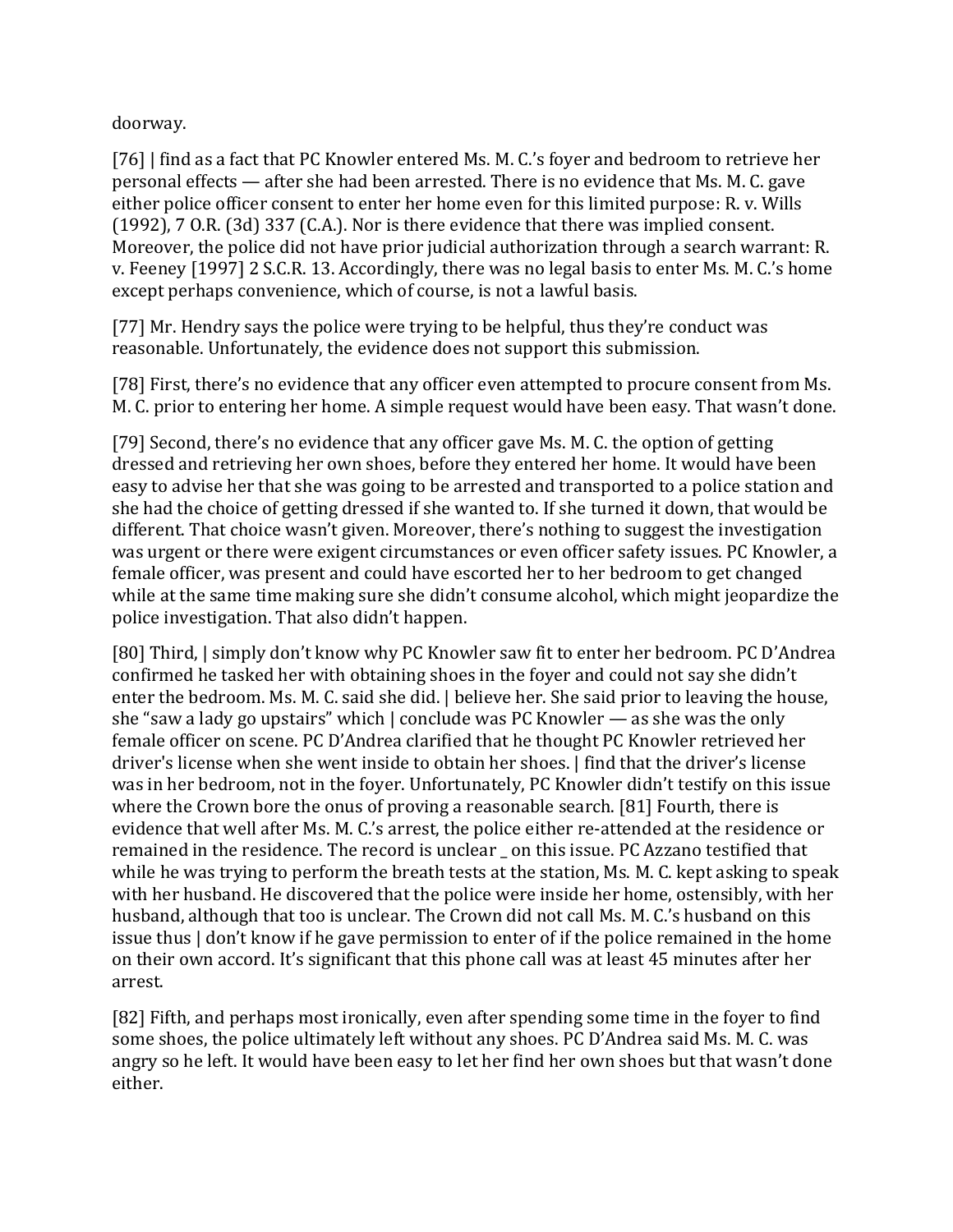[83] In fairness to PC Knowler, | will decline to make any adverse findings against her on this issue but suffice to say, it would be a serious problem if she remained inside the house after the arrest, when there was no reason to do so. With respect, the problem of retrieving the driver's license was largely created by PC D'Andrea who took no initial steps to confirm Ms. M. C.'s identity. When he knocked on her front door, he never asked her for documentation which he likely would have if she was stopped at the roadside. There's a reason why the law has developed in a way to circumscribe arrests within a home.

[84] In the end, the s.8 violation has not been rebutted by the Crown. Even if stepping into the foyer was reasonable, the search in her bedroom was not.

[85] | now turn to the circumstances of the refusal.

[86] Given my conclusion of the unlawful arrest, Ms. M. C. was not obligated to provide a sample of her breath so any refusal is inconsequential. It would also mean that the Crown would not meet the high burden of proving impairment of the ability to drive. This would end the prosecution. However, in the even the arrest was lawful, | will go to consider the circumstances of the refusal and whether it ought to be excluded under s.24(2).

(vi) Has the Crown proven the refusal beyond a reasonable doubt?

[87] At 2:47 pm, Ms. M. C. arrived at the police station and was paraded. The parties tendered the parade video. Ms. M. C. was visibly upset, alleging she was arrested because she was black. Mr. Genis did not allege a s.9 violation on this basis, nor does the evidence establish one.

[88] Ms. M. C. testified she was upset and argumentative not because she was impaired but due her perceived poor treatment. She was confused about being arrested in her home and was inappropriately dressed, without any undergarments or shoes. Given her culture and background, she felt uncomfortable around men, let alone police officers. She felt as if she was treated poorly by PC D'Andrea. [89] At 3:02 pm, PC D'Andrea provided his grounds for arrest to the QBT, PC Azzano.

[90] Section 254(5) criminalizes the conduct of anyone who without reasonable excuse "fails or refuses" to comply with a lawful breath demand made under s.254(3) of the Criminal Code. The Crown must prove a proper (and lawful) demand, made forthwith or as soon as practicable, where the officer believed on reasonable grounds that the accused had committed an offence under s.253 due to the consumption of alcohol within the preceding three hours, a failure to comply with the demand and proof that the failure was wilful (the mens rea).

[91] There is no issue with the mens rea of the offence. Mr. Genis admits the refusal was unequivocal. | agree.

[92] The issue in this case turns on proof of the actus reus, namely, whether the demand was premised on reasonable grounds that Ms. M. C. committed a s.253 offence.

[93] As | explained above, PC D'Andrea did not have reasonable grounds to arrest Ms. M. C. for impaired care or control, thus the Crown hasn't proven there was a valid demand. There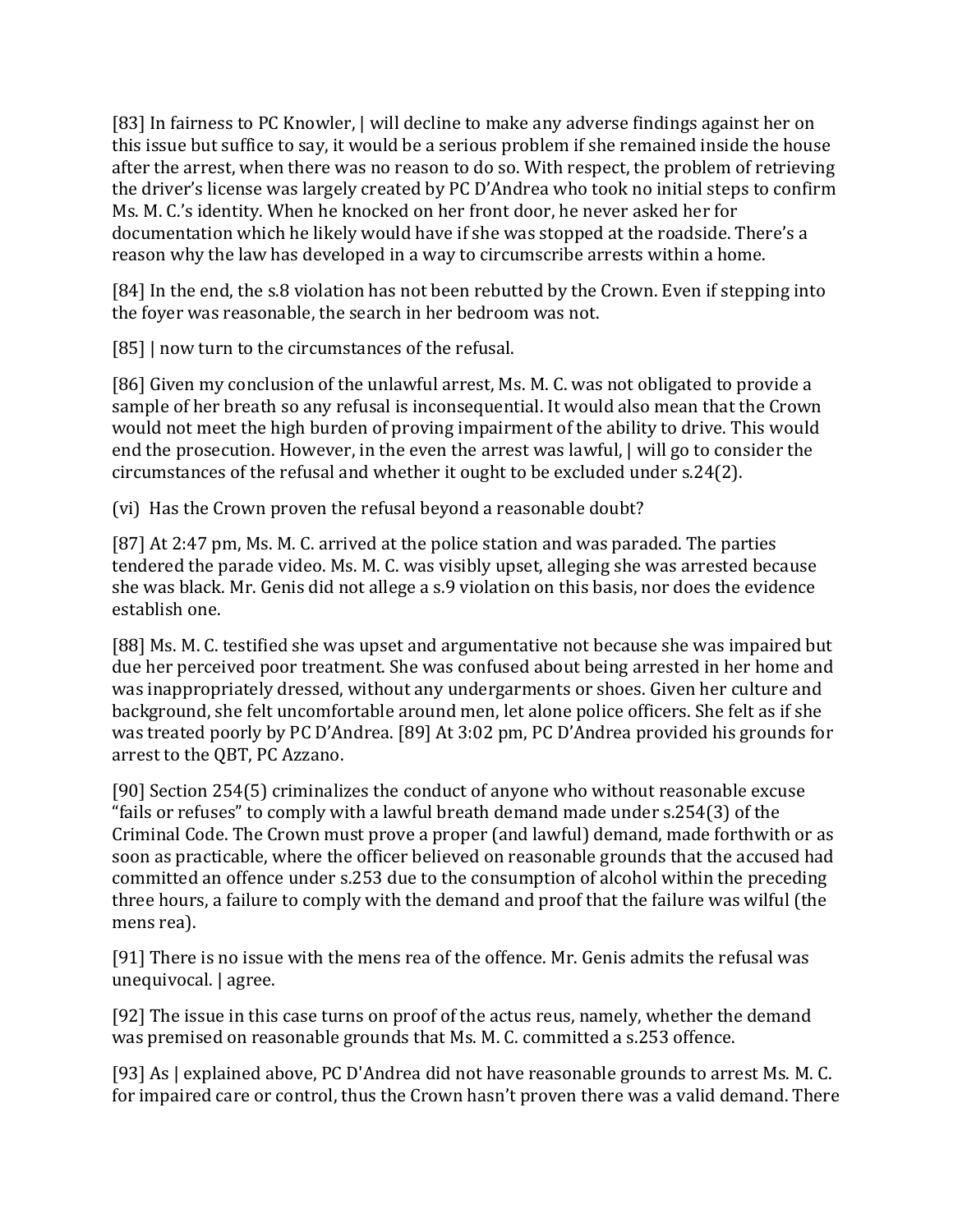was no obligation to comply. See for example R. v. Cote [1992] O.J. No. 7 (C.A.) where Arbour J.A. (as she then was) explained (at para. 7) that if a demand does not comport with the strict requirements of the section, it is not valid and there is no obligation to comply. Here, the demand was not valid so Ms. Mulunda- Chizelu did not have to comply. | will now consider if she was obligated to comply with PC Azzano's demand as well.

[94] There were two breath demands in this case. The first one was by PC D'Andrea after the arrest and the second demand was by PC Azzano prior to the refusal. The law is clear that as long as there is evidence of a valid demand, that's all the Crown has to prove. The demand from the arresting officer can be a continuing demand or a second demand can be made by the QBT if the first demand is deficient: R. v. Townsend, [2007] OJ No. 1686 (CA).

[95] This is not a case where a deficient demand by the arresting officer was cured by the QBT and thus for Charter purposes amounted to a "fresh start".

[96] The evidence establishes that PC D'Andrea provided his grounds for arrest to PC Azzano who had difficulty persuading Ms. M. C. to enter the breath room as she was upset at PC D'Andrea. He spent a lot of time trying to explain to her that despite any perceived angst towards his colleague(s), his job was to perform breath tests. Ms. M. C. eventually agreed and entered the breath room. However, she immediately refused stating: "I'm not going to do this". This was a refusal to PC D'Andrea's demand. [97] Ms. M. C. asked to use the washroom. PC Azzano said he would permit her to use the washroom after her first test as they would have to wait 15 minutes in between the two tests. Ms. M. C. refused again stating "I'm not going to cooperate". She remained strident in her position that PC D'Andrea treated her unfairly.

[98] Atthis point, PC Azzano testified he "made a demand" and waited about 36 minutes before he was satisfied that she was not going to cooperate. She was charged accordingly.

[99] Returning to the legal issue, no evidence was lead about the exact demand made by PC Azzano. This is not meant as a criticism, but | do not know what he read to Ms. M. C.. This gap in the evidence is enough to dispose this issue. However, even if PC Azzano's demand was fulsome, there's no evidence that it was any different than PC D'Andrea's. In other words, no evidence was lead explaining if he formed independent grounds that Ms. M. C. had committed a s.253 offence in the preceding three hours or simply relied on the grounds given to him by PC D'Andrea. It would appear he did the latter. If so, then his demand does not amount to a "fresh start" for constitutional purposes.

[100] It would appear that PC Azzano made observations of Ms. M. C. that he said were consistent with impairment. For example, he smelled alcohol on her breath, she was despondent, argumentative and upset. While this could be construed as impairment, there's an equally available inference it was due to her upset at being treated poorly in her home. As  $|$  said, she had valid reasons to feel upset. PC Azzano's perceived indicia of impairment do not cure PC D'Andrea's deficient grounds to arrest. The Crown has not proven a valid demand.

[101] In arriving at the above conclusion, | would be remiss if | did not observe that PC Azzano should be commended for his professionalism, diligence and empathy. This case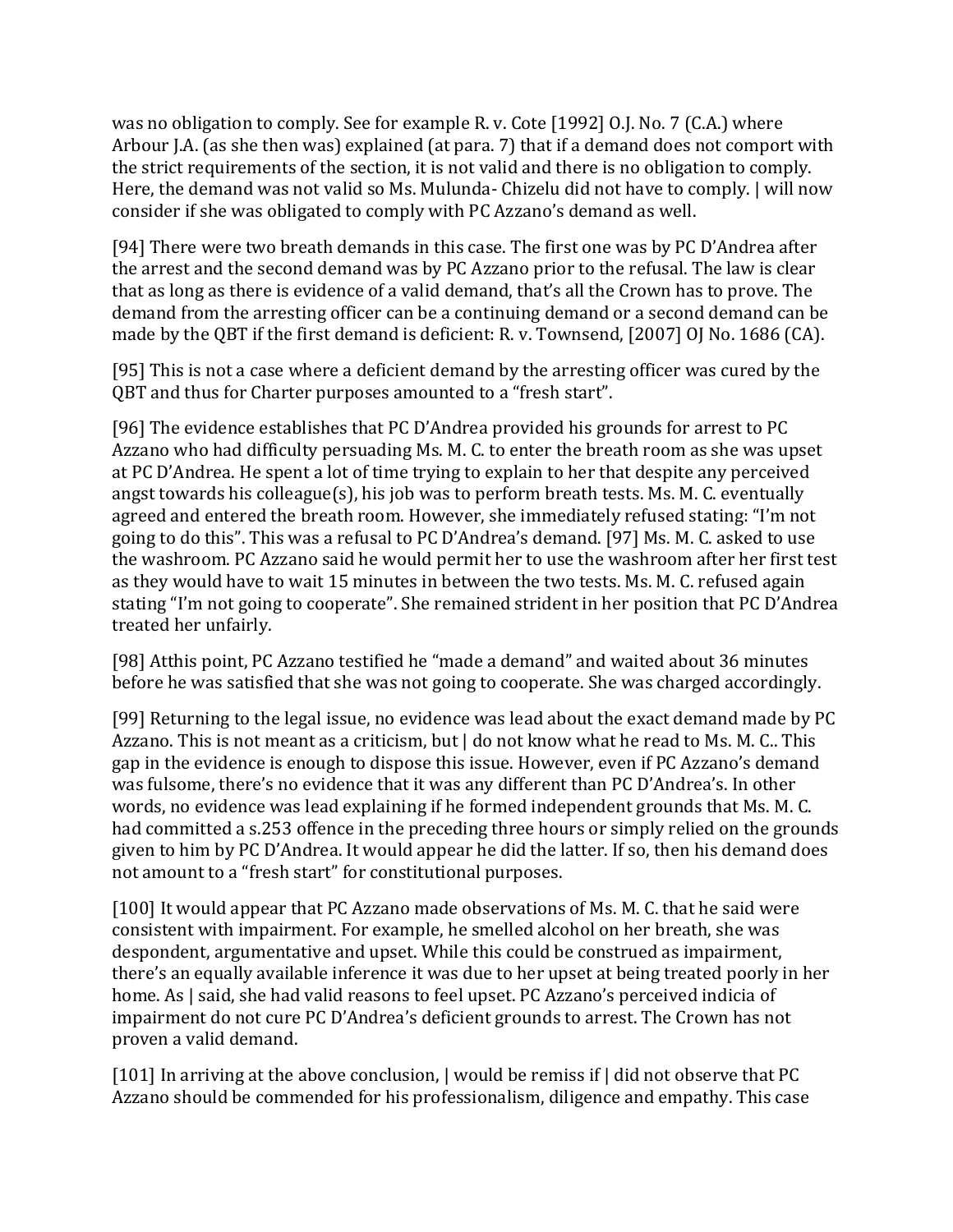presented as a difficult one for him as Ms. M. C. was a difficult detainee. She was confused, scared and vulnerable. While she was acting on the misapprehension of being targeted due to her race, he was respectful of her views while at the same time mindful of his duties. He was not dismissive or condescending. | wish to be clear that my conclusion on the Charter issues including my conclusion about the seriousness of the breaches, which | will review below, are in no way shaped by his conduct.

[102] | now turn to the issue of any remedy which Ms. M. C. must prove on a balance of probabilities. (vii) If there were Charter violation(s), has Ms. M. C. proven ona balance of probabilities that the evidence should be excluded under s.24(2) of the Charter?

[103] | have concluded that the Crown has not proven the elements of the refuse offence, thus my consideration of the s.24(2) inquiry is being undertaken on the assumption that | have somehow erred.

[104] The legal test for exclusion of evidence under s. 24(2) of the Charter was described by the Supreme Court in R. v. Grant, [2009] 2 S.C.R. 353, 245 C.C.C. (3d) 1. Ms. M. C. must prove on a balance of probabilities the evidence sought to be excluded was obtained in a manner that infringed a Charter right and the admission of the evidence would bring the administration of justice into disrepute.

[105] The relevant evidence is assessed during a three-part analysis, which addresses the following factors:

- (i) The seriousness of the Charter-infringing state conduct;
- (ii) The impact of the breach on the Charter-protected interests of the accused; and

(iii)Society's interest in an adjudication on the merits.

The Threshold Issue

[106] | have considered the threshold issue of whether the evidence of the refusal was "obtained in a manner" that violated the Charter entitling her to a remedy.

[107] In R. v. Edwards, 2016 ONCA 389, Laskin J.A. explained that although evidence obtained after a breach was generally thought not to meet the s.24(2) "obtained in a manner' threshold, the generous approach taken to this issue in the jurisprudence did not preclude such a finding. He outlined the following principles that should guide a trial court's analysis of the issue at para. 72:

- the approach should be generous, consistent with the purpose of s.24(2);
- the court should consider the entire "chain of events" between the accused and the police
- the requirement may be met where the evidence and the Charter breach are part of the same transaction or course of conduct;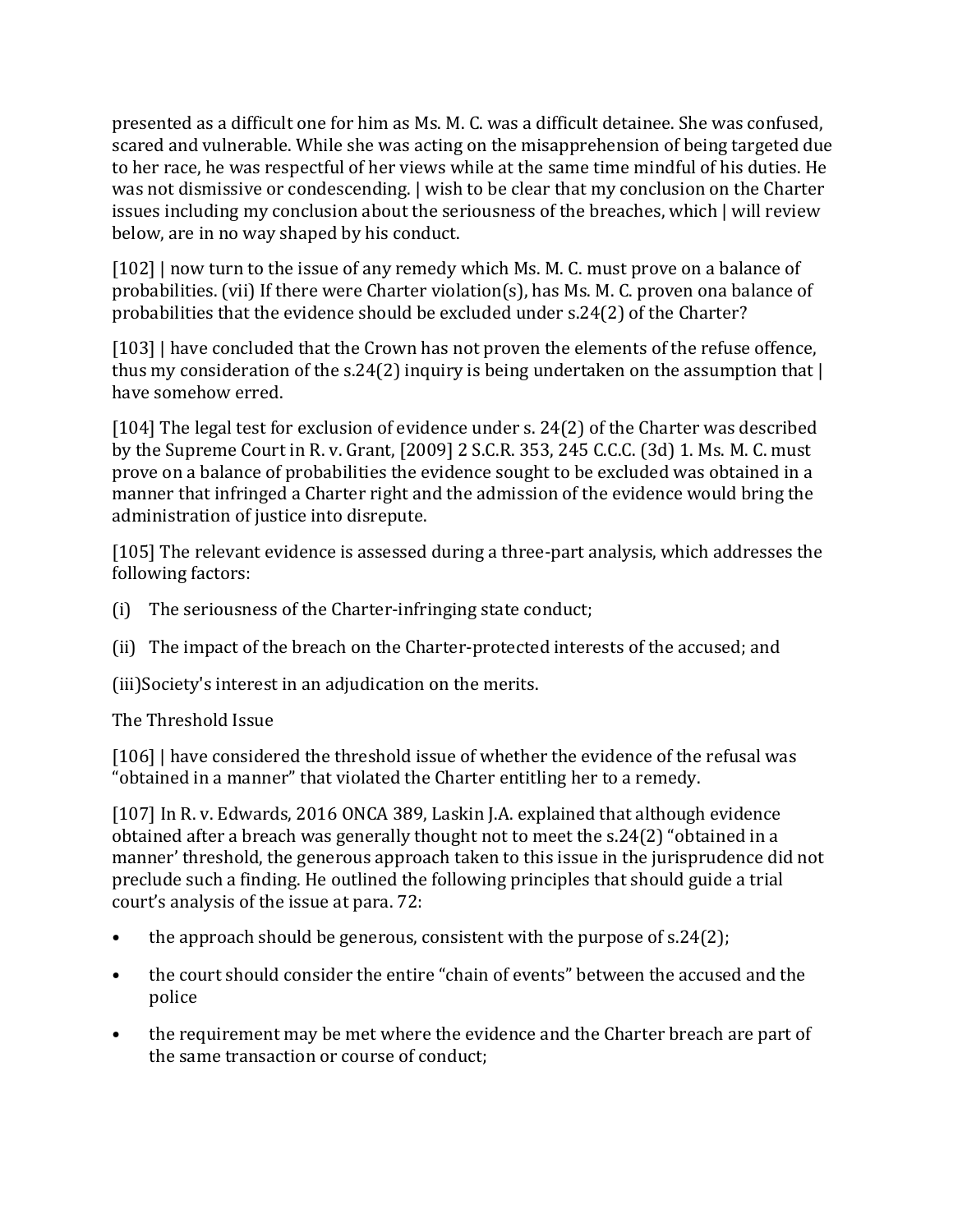- the connection between the evidence and the breach may be causal, temporal or contextual or any combination of these three connections;
- But the connection cannot be either too tenuous or too remote.

[108] In this case, the refusal was after the unlawful arrest and after the unconstitutional search of Ms. M. C.'s home to retrieve her personal effects. However, | find that the refusal was "part of the same transaction or course of conduct" because the common link was the arrest. If Ms. M. C. had not been arrested, the police would not have entered her home to retrieve her personal effects — nor would have any reason to. Nor would they have any basis to read her a breath demand into an approved instrument.

[109] Moreover, the connection between the evidence and the breaches is both temporal and contextual, and is neither too tenuous nor too remote. The connection is temporal because the three breaches are relatively close in time and are part of a continuum anchored by Ms. M. C.'s arrest.

[110] In R. v. Pino, 2016 ONCA 389, Laskin J.A. at para. 74 explained that the word "contextual" pertains to the surroundings or situation in which something happens. Like Pino, the something that happened in this case was Ms. M. C.'s arrest. The refusal was obtained in a manner that violated a Charter right.

The Grant Factors

[111] Turning next to whether the evidence would bring the administration of justice into disrepute.

[112] In the first line of inquiry, the court must consider the nature of the police conduct and locate it on a continuum that runs between minor and technical breaches and those that result from a blatant and flagrant disregard for the Charter. The more severe the violation, the greater the need for the court to disassociate itself from the police conduct in order to maintain confidence in the administration of justice. See R. v. Kitaitchik, [2002] OJ No. 2476 (CA) at para. 41.

The Deficient Grounds to Arrest and Arbitrary Detention

[113] In this case, there were two separate s.8 violations along with a s.9 violation. The unlawful arrest based on a lack of reasonable grounds triggered the arbitrary detention under s.9 so there is some overlap in these Charter violations. In Grant, the Supreme Court said the s.24(2) analysis must focus on the impact of the breach on the accused's protected interests. Because different Charter rights protect different interests, if there are different rights violated, each must be considered separately at this stage.

[114] | find the arrest and detention was moderately serious because PC D'Andrea jumped to an arrest due to frustration and an assumption that he had crossed the rubicon of reasonable and probable grounds based on confirmation of an accident. This was insufficient. See for example, R. v. Merko, 2018 ONSC 7336 (Ont. Sup. Ct.) at para. 18 where an arrest based on insufficient grounds was upheld on appeal. Moreover, there is no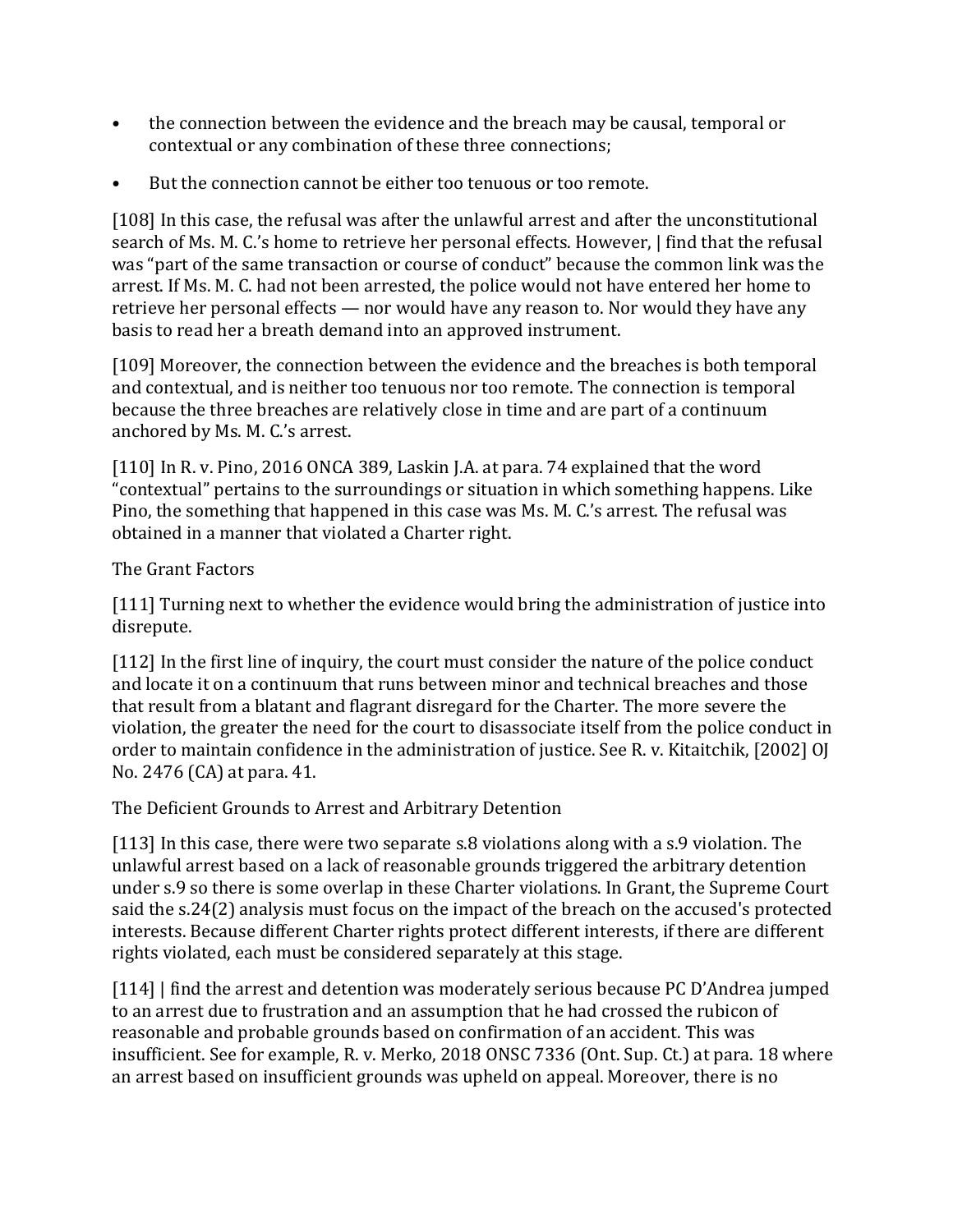evidence of good faith to reduce the seriousness of the violation and the need for the court to disassociate itself from the police conduct.

[115] On the second Grant factor, | am reminded that in R. v. Jennings, 2018 ONCA 260 (CA), the Court of Appeal dealt with a case in which the accused was arrested, like here, due to deficient grounds, which also lead to a s.9 arbitrary detention based on the same conduct. In Jennings, the accused provided breath samples thus the evidence sought to be excluded were breath samples, which isn't the case here as Ms. Mulunda- Chizelu refused to provide breath samples. Jennings clarified that there will be a minimal intrusion on an accused's Charter protected interests in many cases in which there is a breach respecting the arrest and breath demand, which necessarily leads to a detention and transportation to the police station for the taking of a breath sample.

[116] In my view Jennings isn't entirely dispositive of this issue because the detention in this case was coupled with an arrestee who was inappropriately dressed and escorted out of her own house without any shoes. While Ms. M. C. did not advance a breach of her right to counsel or a breach of s.7, she was not permitted to call her husband until much later on and remained dazed, confused and helpless in a police station for a long time. All of this impacts the quality of her detention. See for example R. v. McGuffie (2016), 336 C.C.C. (3d) 486 (Ont. C.A.), at paras. 38, 39, 44 and 79. | find that there was more than just a minimal intrusion on her Charter protected interests based on the s.9 violation and weighs in favour of exclusion of the evidence. | say this even if the s.8 violation based on deficient grounds may fall on the lower end of the seriousness continuum.

[117] In terms of the third inquiry, the evidence of the refusal is essential to the Crown's case because it forms the actus reus (assuming a lawful demand). The third Grant criterion weighs against exclusion.

The Search of Ms. M. C.'s Home & Seizure of Personal Items

[118] With respect to the second violation of s.8 involving entry into Ms. Mulunda-Chizelu's home, | find the Charter offending conduct to be quite serious. The police had no lawful authority to enter the house, did not seek Ms. M. C.'s consent and ultimately went into her bedroom to retrieve her personal effects. The fact that PC D'Andrea saw fit to leave without any shoes at all because she was upset, represents an absence of good faith and suggests a strong need for the court to disassociate itself from the police conduct. Whether it was the product of negligence, willful blindness or a willful and flagrant disregard for Ms. M. C.'s Charter rights, it was "a significant departure from the standard of conduct expected of police officers" and such "leans this aspect of the inquiry in favour of exclusion of the evidence: Rehil/ at para. 28.

[119] There is simply no evidence as to why PC D'Andrea did not see fit to ask Ms. M. C. to get dressed before he took her to the police station. There was no urgency, exigency or officer safety issues. He could have avoided the issue of tasking PC Knowler to retrieve her driver's license if he took steps to confirm her identity when he knocked on the door. He did not. The fact that he likely would have been able to do at the roadside as opposed to at the door doesn't ameliorate the seriousness of the breach.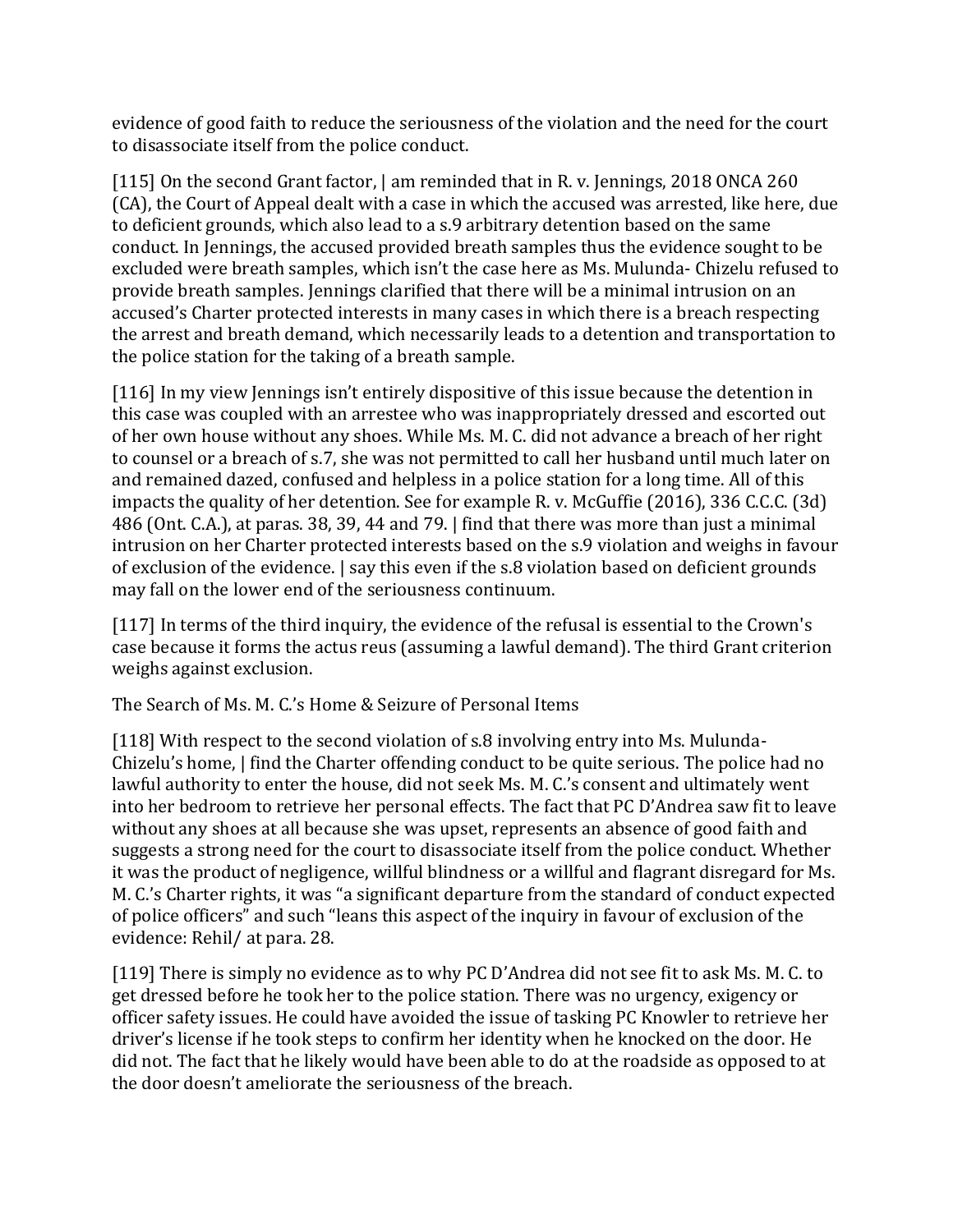[120] The entry into the home, which seemed to have persisted beyond a simple cursory inspection of the foyer was neither technical in nature nor fleeting in time and in my view constituted a significant and substantial abrogation of her Charter protected interests. | am buttressed in this conclusion by a recent decision of Justice Moore who considered a similar issue where a police officer entered a defendant's home for the purpose of serving her papers related to a refuse investigation. It was not to search and seize personal items, which arguably is more serious. Moore J. found the entry into the front foyer of the home to be a serious Charter violation. This was despite an absence of bad faith. She excluded the evidence under s.24(2). See R. v. Reilly [2018] OJ No. 5613 (Ont. Prov. Ct.) After recognizing that policing is not easy and sometimes officers will make mistakes in the heat of the moment, she stated the following, which | find to be apt in this case as well:

62 At every stage of an investigation police officers should ask themselves, "what authority do | have to take this step?" This includes the decision to detain, the decision to arrest, the decision to search, the decision to hold someone for a bail hearing, the decision to enter a dwelling, and so forth. A police officer must be able to clearly articulate the authority he or she has for each decision made, especially where those decisions impact upon a person's Charter rights. A police officer must also understand which obligations arise at each stage of the investigation.

[121] In terms of the third Grant factor, the evidence relating to the search of the home and seizure of personal effects, including Ms. M. C.'s personal effects isn't pivotal to the Crown's case, especially because | have concluded that identity was otherwise proven. This remains a neutral factor in terms of exclusion or inclusion.

# The Balancing

[122] Ultimately, balancing the Grant factors in this case, mindful of the different and multiple Charter violations, | conclude that the evidence should be excluded. While there is a strong interest in adjudicating a matter on the merits, especially in the case of a clear refusal, the Charter violations in this case simply can't be cast aside. The entry into the home and the circumstances of the detention were serious. In my view, admitting the evidence would send the message to the public that courts condone deviations from the rule of law by failing to disassociate themselves from the fruits of an unlawful conduct: Rehill at para. 28. This is particularly so because the police conduct in entering Ms. M. C.'s home without any authority represents a casual indifference to one's high expectation of privacy in their home.

[123] For the above reasons,  $\vert$  would exclude the evidence of the refusal under s.24(2) of the Charter.

(viii) Has the Crown proven the offence of impaired care or control?

[124] Given my conclusion that PC D'Andrea lacked reasonable and probable grounds for the arrest of impaired care or control, it naturally follows that the offence can't be proven beyond a reasonable doubt.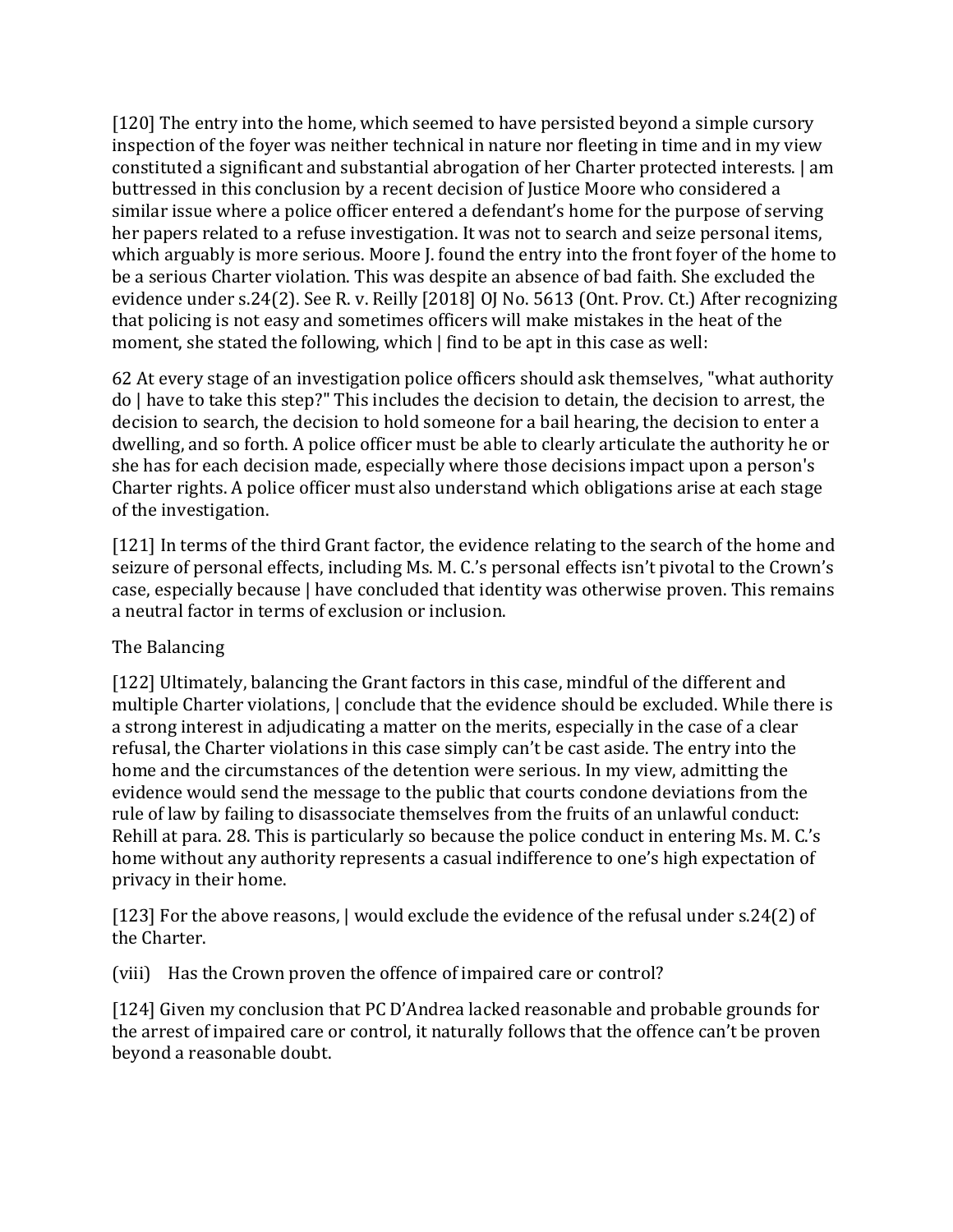[125] However, | will go on to consider whether the Crown has proven the offence if | am wrong that PC D'Andrea did have grounds for an arrest. . [126] It is well settled that impairment of the ability to operate a motor vehicle which must be proven, and not just "impairment" generally: R. v. Andrews (1996), 104 C.C.C. (3d) 392 (Alta. C.A.), leave to appeal refused [1996] S.C.C.A. No. 115, 106 C.C.C. (3d) vi (S.C.C.).

[127] Any degree of impairment ranging from slight to great, establishes the offence: R. v. Stellato (1993), 78 C.C.C. (3d) 380 (Ont. C.A.) at p. 384; aff'd (1994), 90 C.C.C. (3d) 160 (S.C.C.). Slight impairment to drive relates to a reduced ability, in some measure, to perform a complex motor function whether impacting on perception or field of vision, reaction or response time, judgment, regard for the rules of the road, and the like: R. v. Censoni, [2001] O.J. No 5189 (S.C.J.) at para. 4; R. v. Michitsch, [2004] O.J. No. 1296

# (S.C.J.).

[128] Videotaped actions of a detainee at the scene or at the police station can be compared to other evidence to assess whether or not the person is impaired: R. v. Brijeski, [1999] O.J. No. 736 (C.A.); R. v. Singh, [1997] O.J. No. 1164 (Ont. Ct. Gen.

# Div.) at para. 6.

[129] Bad driving coupled with the absence of physical signs of intoxication other than the odour of alcohol might not give rise to impairment to the slightest degree: R. v. Jones, [2004] A.J. No. 735 (C.A.); R. v. MacCoubrey, [2015] O.J. No. 2820 (S.C.J.) at

# para. 27.

[130] In my view, this is one of those cases. There were no measurable physical signs of intoxication other than the odour of alcohol on her breath. I'm simply unsure when she consumed alcohol. | don't accept that Ms. M. C. was slouching on her porch, which was attributed to impairment by alcohol. She was attempting to provide a breath sample and was on her 6" attempt. | accept she was trying her best and it just wasn't working. Moreover,  $\vert$  have reviewed the parade and breath room videos and Ms. M. C. does not present as impaired. She is confused, scared and visibly upset — not due to alcohol consumption but because of how she was treated in her home and her embarrassment of being inappropriately dressed.

[131] Ms. M. C. is presumed to be innocent until this burden is displaced by the Crown beyond a reasonable doubt. A reasonable doubt is based on reason and common sense and logically derived from the evidence or the absence of

evidence. In R. v. Villaroman, 2016 SCC 22, 338 (CCC) (3d) 1, Jutsice Cromwell noted (at para. 38) that the basic question is whether the circumstantial evidence "viewed logically and in light of human experience, is reasonably en of supporting an inference other than the accused is guilty".

[132] When  $\vert$  consider the evidence as a whole, there are inferences that are inconsistent with guilt based on the absence of evidence, including inattentive driving due to fatigue, not